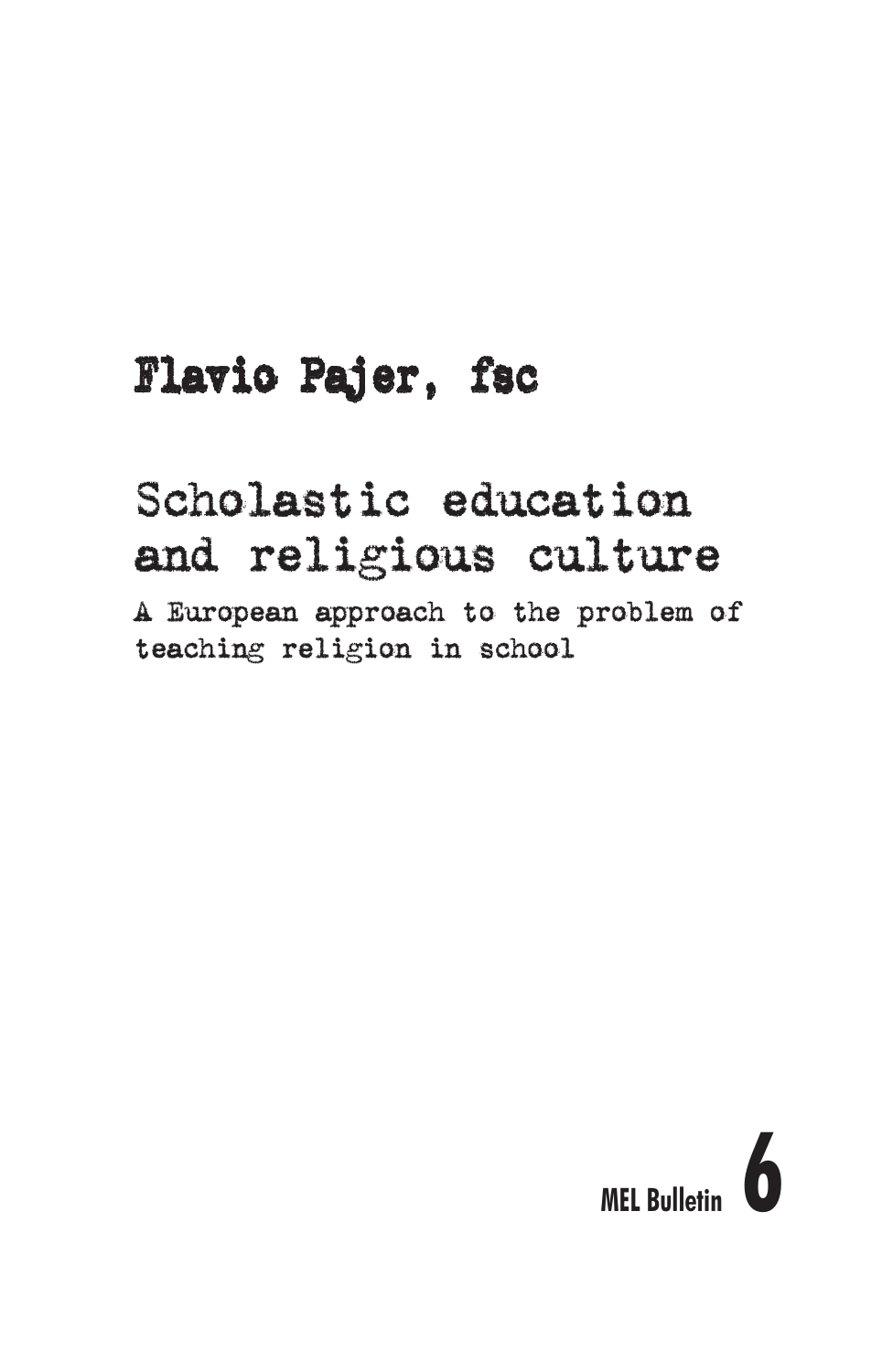## FOR SHARING

In your particular cultural situation,

• what meaning have the following words for you: religious phenomenon/ secularization/ religious culture/ catechesis/ religious teaching/ evangelisation/ inter religious approach?

• Are there any words which have no meaning in your culture? Why?

• How do you link together the words which make sense for you?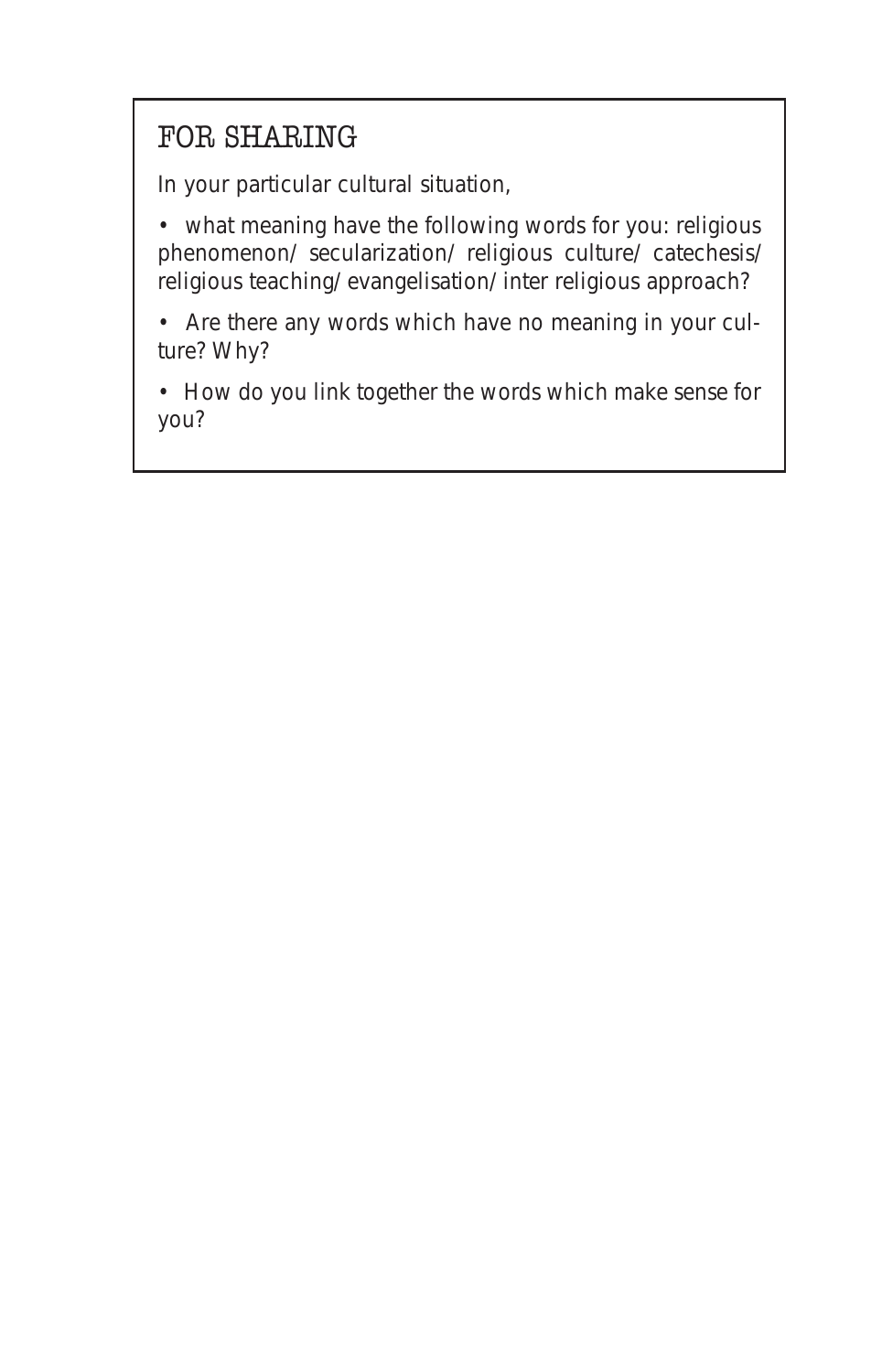The Lasallian school is at the service of the young person in every way; that is why Evangelisation is so important to us in its "openness to the spiritual" and explicit "declaration" of Faith in Jesus Christ. It is basic to our tradition.

The 2000 General Chapter made it one of its priorities. The following passages are taken from it (circular 447 p.23):

*"For Lasallian establishments to be the living expression of the Good News, they must be places for dialogue in truth, freedom and hope. In this way, the Brothers and Lasallian Partners can enter into the culture of the young to announce the Good News, and feel the need themselves for continual conversion. Among Lasallian institutions, the school is an ideal place for an interreligious and ecumenical dialogue which will bear witness to the values of all forms of faith. Lasallians working in universities have the opportunity to contribute to our mission, in a special way, by their commitment to research in the field of the faith development of young people, whatever their religion, and by the training and accompaniment of those persons entrusted with the difficult task of sharing the Good News in an increasingly secularised and multi-religious context.*

*The Lasallian charism is already a source of inspiration in the context of multi-cultural and multi-religious societies. Young people from all cultures and religious traditions have the right and freedom to benefit from, and to live according to the Lasallian charism."*

This all shows a desire and a lucidity because in a few years the social, political and religious contexts of the Lasallian schools have greatly changed almost everywhere, as have our 'religious clientele' of children, young people, and adults. Our practices have also changed.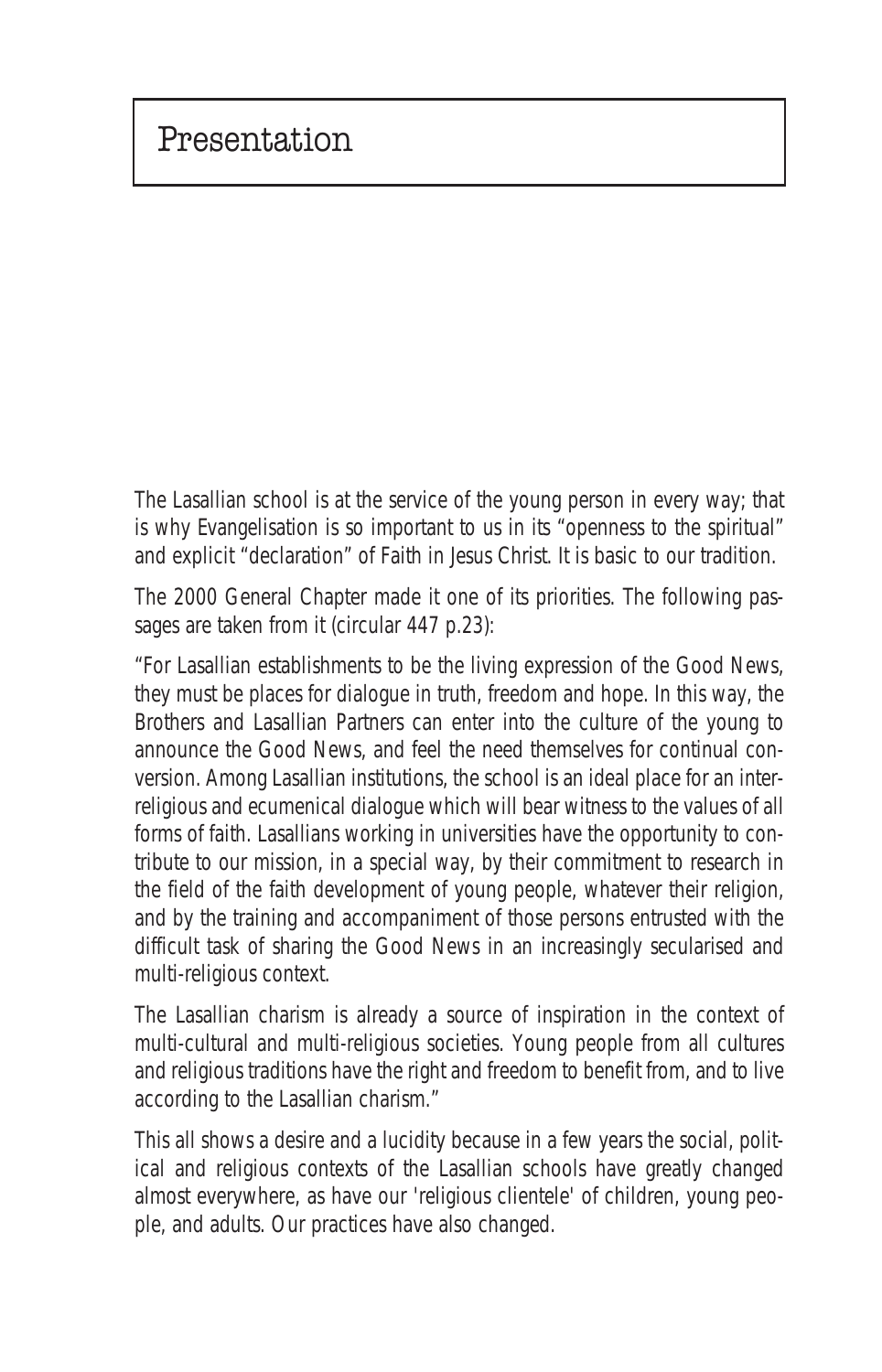In this respect today's Europe is a huge laboratory in which old attitudes and new needs coexist, where words are fighting for a place: religious instruction, religious phenomenon, catechesis, declaration of faith, pluralism, new secularization… ; words which condition the new living-together which Europe needs.

Yes, this is a European debate, but it concerns the Lasallian Institute. Why? Firstly, a certain number of European concepts permeate our Institute views. Secondly, the approaches touched on here concern a number of aspects of our society: confronting freedom of conscience, cultural and religious pluralism, fluctuating convictions, fundamentalism, conservation and enrichment of the human memory, handing on of values, a tolerance of confrontation, welcome, respect: all the things on which we should unceasingly concentrate our personal and institutional study.

**Brother Flavio PAJER** has been studying these questions for thirty years and trying out possible practical solutions. We have asked him to provide us with some stimulating and well-based reflections. These straightforward reflections are a private, contextual view which question our own realities, and let us stand back and see them in a new light.

As a researcher in religious pedagogy he places his reflection at the crossroads of culture, civic education, Church/State relationships and the new role of the state school and religious culture in a pluralist society.

He teaches in Rome, at the Salesian University, the Auxilium faculty, at the international Institute Regina Mundi as well as at the faculty of theology in Naples. He is at present president of the European forum for religious instruction in state schools. He is also editor of school manuals of religious culture, among the most widespread in secondary classes in Italy.

We are very grateful to him.

Bro. Nicolas Capelle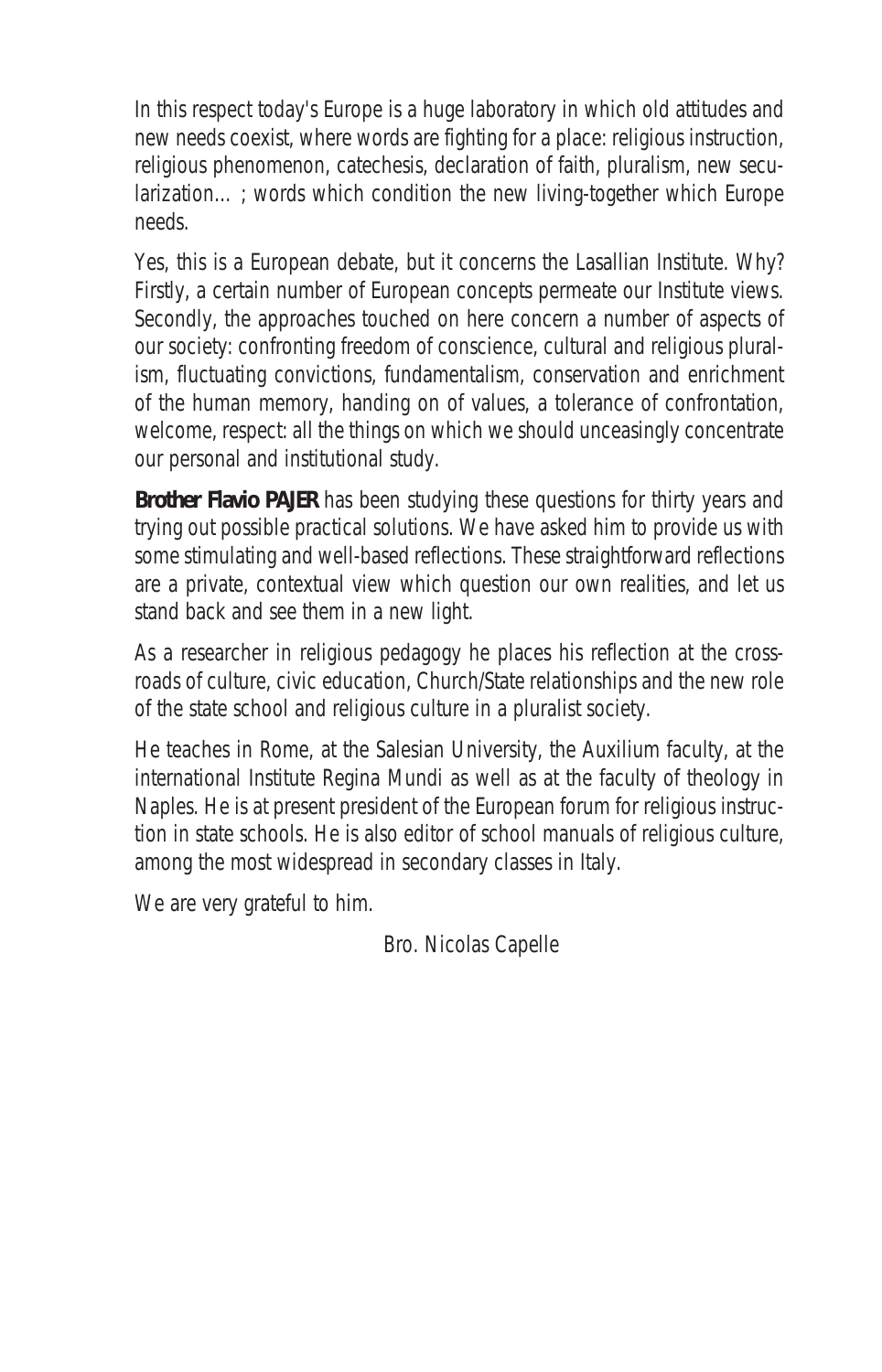## Scholastic education and religious culture

A European approach to the problem of teaching religion in school

"Post-Christian" Europe is at an important point in its history. Yesterday it was fashioned by the different Christian traditions, before being affected by secularisation. Today it has to come to grips with a growing presence of groups of non-Christian believers, of sects and spiritualities of different shades and ambitions. If one of the determining factors of the cultural identity of a people is the religious component, it is not astonishing that Europe must decide now on the criteria for civil cohabitation and make new provisions concerning the conditions for education in *European citizenship*.

If the candidature of countries of the East with an Orthodox-Christian majority can create problems in the plan for integration in the European Union, the candidature of the Turkish nation poses a much more serious obstacle, since it means integrating an Islamic country into a European continent marked not only by a *Christian* culture, but also by a *secularised* Christian culture, with *secular* politico-juridical and educational institutions.

More generally, according to repeated warnings of socio-religious observers, a few ghosts are still wandering around Europe: religious warfare; religious intolerance; sects or "new religions". Are they "the last flames of a past which cannot return, the avantgarde of our future, or signs of an unease which we can still cure?" as René Rémond says. Ought we to believe the idea that our societies, once fashioned by religion, have been freed from its guardianship? Or ought we to admit that "even in the most secularised societies, the religious phenomenon, from a statistical point of view, still remains in a clear majority and remains, in spite of everything, the largest voluntary social fact?"<sup>1</sup> More concretely: in such a context, what part should be given to the school religious education of future generations? Should we continue to

<sup>&</sup>lt;sup>1</sup>- Cf. R. RÉMOND, Religion et société en Europe. Essai sur la sécularisation des sociétés européennes aux XIX<sup>e</sup> et XX<sup>e</sup> siècles (1789-1998), Seuil, Paris 1998.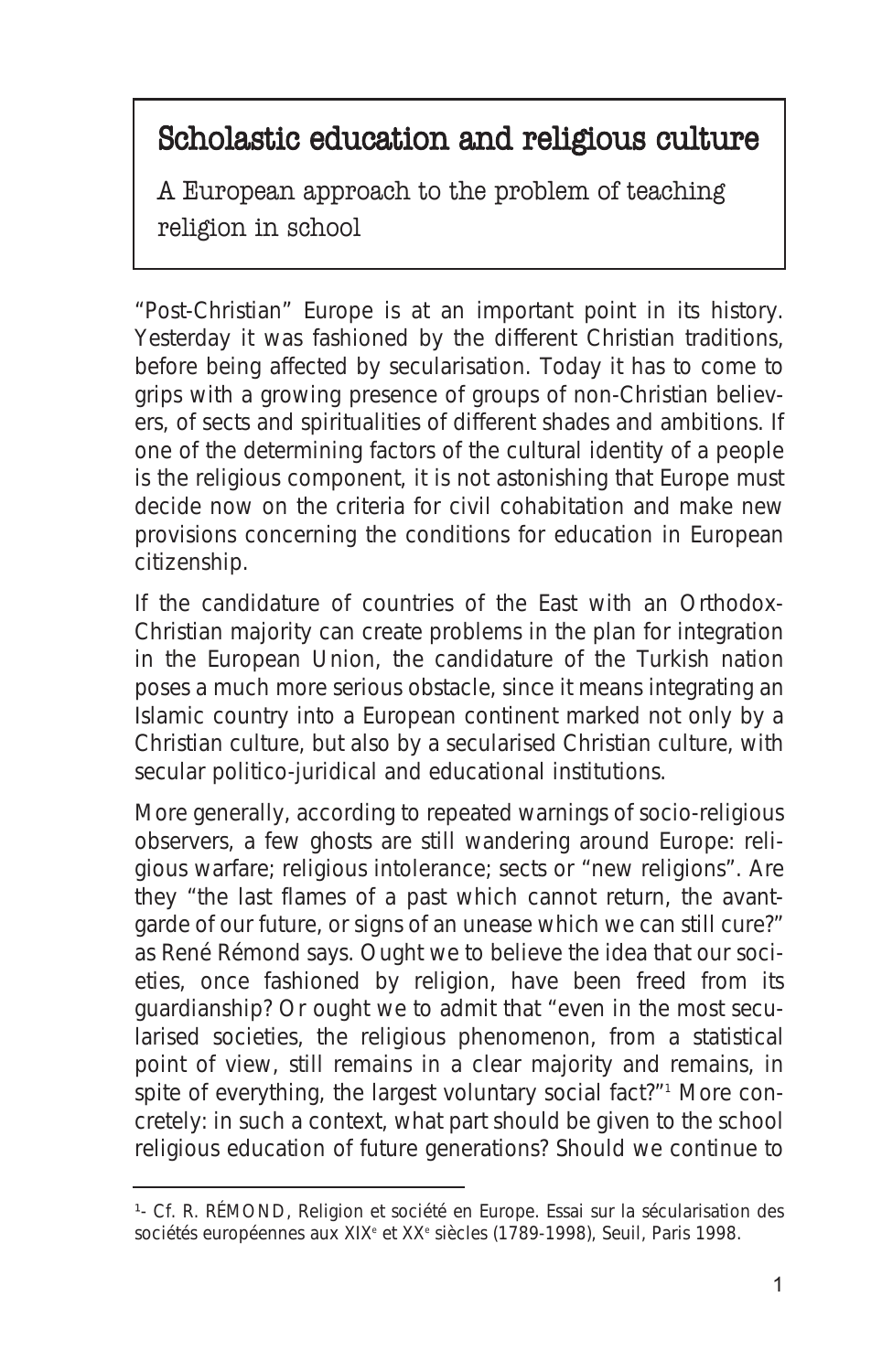raise a denominational identity as we did till yesterday, in a dominant and omnipresent Christianity which has now changed, or open all young people - Christians and non-Christians - to the new values of multi-religious living?

#### 1. The new European society, a mosaic of "Christianities", a crossroads of religions

The link between European society and Christianity which used to exist must now certainly be weakened, since at the end of the millenium (October 1999) the Synod of European bishops spoke of "the apostasy of Europe" (*Instrumentum laboris*, n.14), and pertinently recalled that "a synchronisation between Europe and Christianity could not be claimed at all, a synchronisation that has never existed" (ibid. n. 51). If unity of the continent is desirable, that unity "cannot be considered in terms of Christianity alone, but in terms of 'interactive and collaborative pluralism', to bring about that '*friendliness among cultures*' which can change the temptation to confrontation into a battle of mutual service and welcome, into a synthesis of man and citizen, into a great reality where so many small nations and their cultures can find their place" (*ibid.* n. 10).

On the morrow of the fall of the Berlin Wall and ideologies, a prophetic voice, that of the Florentine Ernesto Balducci (1922- 1992), was already calling for pretensions of a "new Christianity" to be banished to the archives. Instead, it should be recorded that "in post ideological Europe meetings of minds should have new bases in the light of an ecumenism which goes beyond the bounds of Christian denominations and religions to include human convictions as well, which have fidelity of reason to its own autonomous resources as the principle of legitimacy. If, in fact, the pre-modern age in Europe was the age of wars of religion, and the modern age that of ideological warfare, the post-modern age is that of a free meeting of minds ready to contribute to a common, historic project, on the basis of a cosmopolitan ethos"2 .

This Europe must be able to handle in the middle- and long-term the transition from a mosaic of ethnic, national and mono-denom-

²- E. BALDUCCI, La paideia europea nei prossimi anni, in "Testimonianze", 33, n. 12, December 1990, p. 26; the thesis is well developed in the book L'Uomo planetario, Editions Cultura della pace, Fiesole 1990.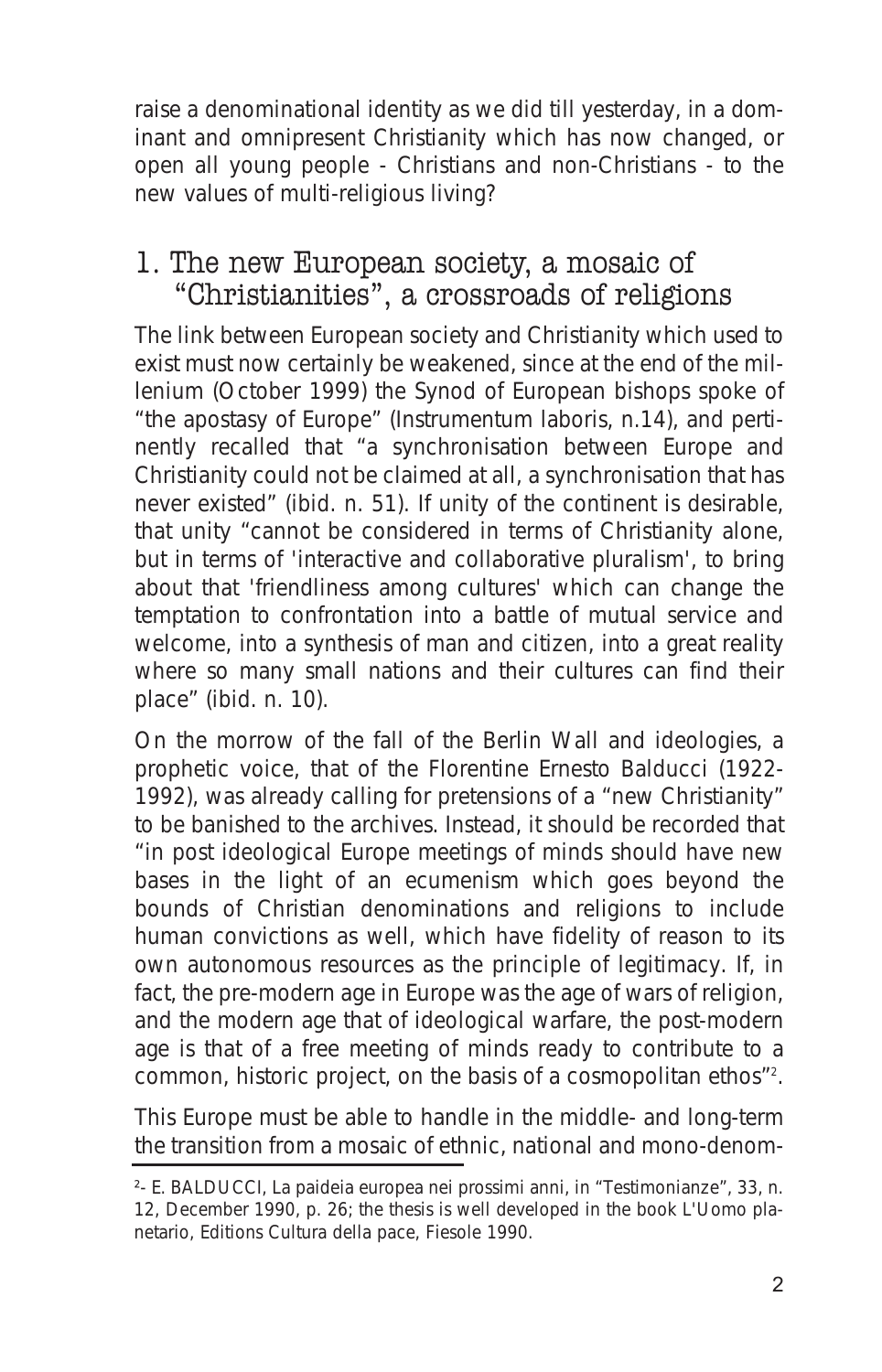inational identities, to a new situation of *plural citizenship<sup>3</sup>, shareholding citizenship4* . This condition must be understood not as an improbable and shapeless, levelling melting pot, but rather as a kind of coexistence of associations which can accept the cultural and religious difference as legitimate and fruitful and make it respected, while avoiding the opposite tendencies to unifying indifference or fundamental intolerance, as well as the irruption of a blind proselytising (which at least has been checked of late in many countries, by laws to curb the missionary activity of traditional and new religions)<sup>5</sup>.

We should not be astonished, then, that for several years past and in almost all European educational systems, the urgency is more and more apparent of an *intercultural education*, in school and after school<sup>6</sup>. It is an education which does not evade the "religious" by improperly leaving it to the pastoral ministry skills of religious institutions only; or by ignoring it: considering it an insignificant element for the critical maturity of the person and the citizen. On the contrary, we need an education in which the "religious" is recognised and worked at as an historic dimension which cannot be dissociated from cultures, or, more precisely, as one of the main keys in the interpretation of human history.

Defending the legitimacy, and even the necessity, of a critical, religious culture in state education, is no longer a duty which

<sup>3-</sup> K. FOUAD ALLAM, Religione, identità e cittadinanza in Europa, in Laicità e religioni nella scuola del 2000, under the direction of F. Massimeo, A. Portoghese, P. Selvaggi, Irrsae Puglia, Cahier n. 39, Progedit éditeur, Bari 1999, pp. 59-71.

<sup>4</sup> - P. DONATI, Modelli culturali e processi di integrazione: quale progetto culturale per l'Europa di domani? in L'Europa, sfida e problema per i cattolici. Il Forum del Progetto culturale, EDB, Bologne 1999, pp. 19-55

<sup>5</sup> - Cf. S. FERRARI, Proselitismo nell'età della globalizzazione: autodisciplina delle religioni, in "Il Regno-attualità", 15th February 2000, pp. 132-140. A new Observatoire européen des phénomènes racistes et xénophobes was officially opened in Vienna on 7th April 2000, with the aim "of organising research into the evolution of xenophobia in Europe, of setting up networks and information campaigns in all the member countries, of taking every means of combating racism, for example by education and the media". According to those in charge at the Observatory, "the future of Europe will be determined by cultural, ethnic and religious diversity. Mutual understanding and nondiscrimination are the fundamental pillars of the EU. Racism, xenophobia and anti-Semitism are radically incompatible with these principles and threaten them" (from the monthly publication Europe infos, edited by Comece and by l'Ocipe, April 2000, p.4). 6 - F. GOBBO, L'educazione interculturale in Europa: elementi per un dibattito, in "Studium Educationis, a review for the formation of the educational professions", Cedam, Padua 1999, n.4, pp. 691-704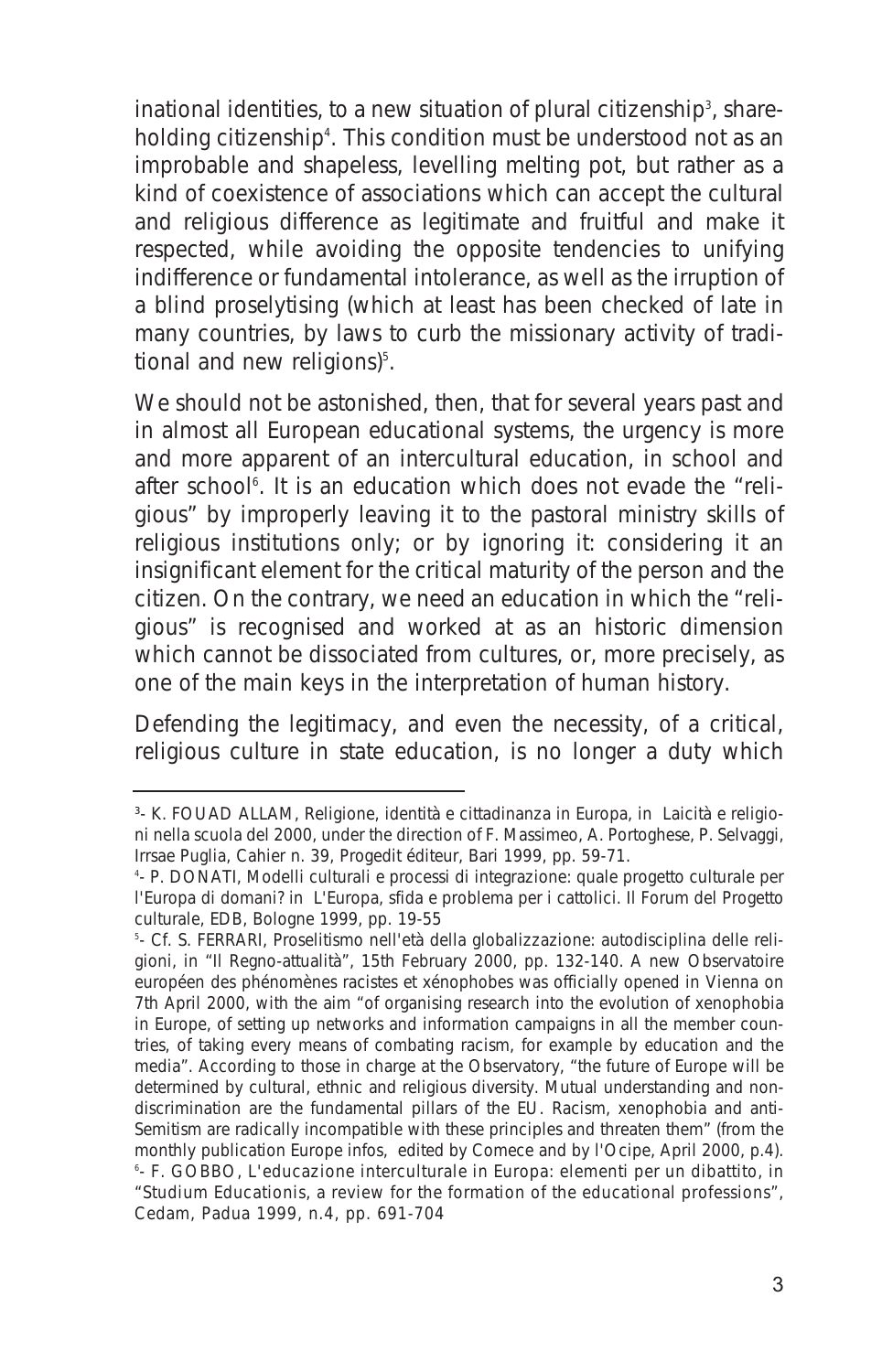belongs only to religious organisations or groups of believers; it is frequently demanded by national and international civil authorities appointed to the management of cultural good, and common educational policies.

Examples are not lacking to illustrate this proposal, and I shall give three of the most recent.

It was the international Commission on education for the XXIst century, in its latest Report to UNESCO, which wanted inserted among the four basic pillars of all education the requirement *to learn to live together in and alongside differences*. "By teaching young people to adopt the point of view of other groups, whether ethnic or religious, misunderstandings that engender hatred and violence among adults can be avoided. The teaching of the history of religions or customs can thus act as a useful reference for future behaviour"<sup>7</sup>.

The international colloquium *Constructing common European identity*, organised by the Agnelli foundation (Turin, 28th-29th February 2000) has as its aim to study "a common model of society for the XXIst century, based on a shared European identity, which has its roots in the cultural, ethical and spiritual heritage of Europe. This model must necessarily be redrawn in the light of new challenges posed by post-modernity and by a critical reading of contemporary history".

The Debray Report (April 2002), widely known and well received in France, advocates *the teaching of the religious phenomenon* in lay schools, because, on the one hand, of the anguish of a community dismemberment of civic strengths, to which our *ignorance* of the past and beliefs of others, contributes a great deal, full as it is of clichés and prejudices; and on the other hand, because of the research, "through the universality of the sacred with its prohibitions and its permissions, of a *fund of unifying values*, to haul along civic education and temper the explosion of landmarks such as the diversity, unprecedented for us, of religious membership in a country, where immigration, is, fortunately, mainly open."(p. 14). It is evident that such a cultural challenge cannot rely only on

<sup>&</sup>lt;sup>7</sup>- J. DELORS et al., Learning: the Treasure within. Report to UNESCO of the International Commission on Education for Twenty-first Century, UNESCO 1996 (edit.1997, p. 86).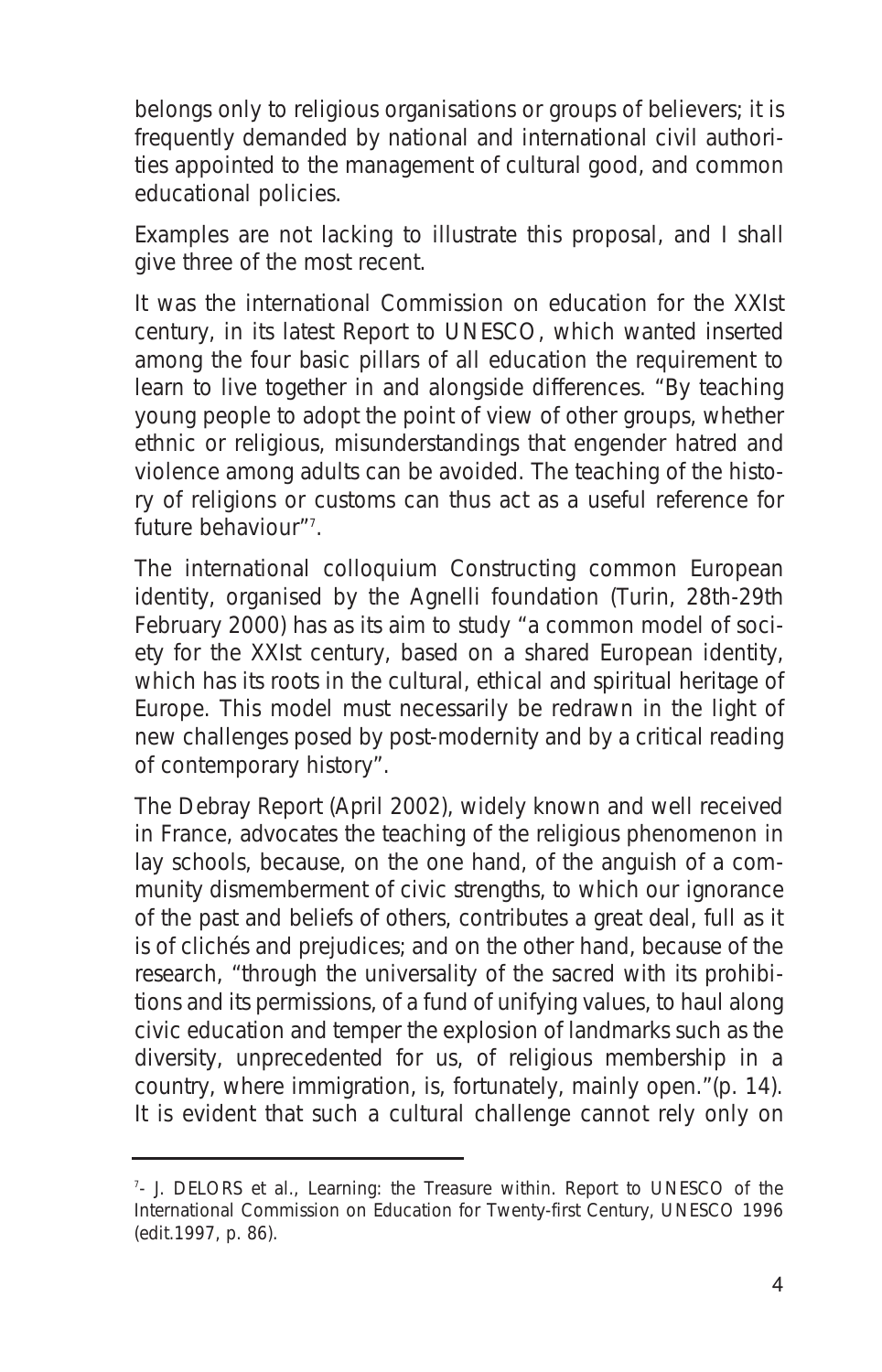present religious instruction courses; particularly as most of them are still denominationally based, with the exception of English and Scandinavian state systems, which have long since chosen a multi-denominational approach. In spite of the many, appreciable adjustments of the content and of didactic orchestration, the outlook of so many school religious courses still seems to remain anchored in the presupposition of a European society considered, legitimately and effectively, as Christian.

In a Europe which has become effectively post-Christian and multi-religious, it is inescapable that the School and University (when preparing future teachers) should improve the reading and interpretation of the religious phenomenon - including the corresponding phenomenon of secularisation - with the aim of training young people to know how to see the permanence of the religious in the strata of human cultures; to know how to be open to the fundamental problems of sense and transcendency; to learn how to take on a personal and civil *identity* open to *otherness*, that is, being able to communicate with other identities, which are equal in dignity and legitimacy.

## 2. Uninterrupted religious transmission

State religious arrangements for education, based uniquely on concordat norms, are found to be more and more inadequate. Many countries, Catholic or Protestant, of western Europe, in fact still give religious education on the basis of an agreement, or para-concordat or preferential agreement with a "national church" (Scandinavian, English and Orthodox countries corresponding to their respective historical denominations. On the institutional level, the still ongoing construction of Europe will not be able to comprise an artificial homogeneity of relationships between States and religions<sup>8</sup>. On the other hand, it appears legitimate that the future European constitution should recognise and respect the juridical statute that the Churches and cults have held until now in the respective national legislations. The adoption of future laws on religious liberty, personal as well as institutional, will still more commit democratic and lay States to recognise the juridical personality and social importance of religious minorities and new cults.

<sup>8</sup> - H. MENDRAS, L'Europa degli europei, Il Mulino, Bologne 1999, p. 74.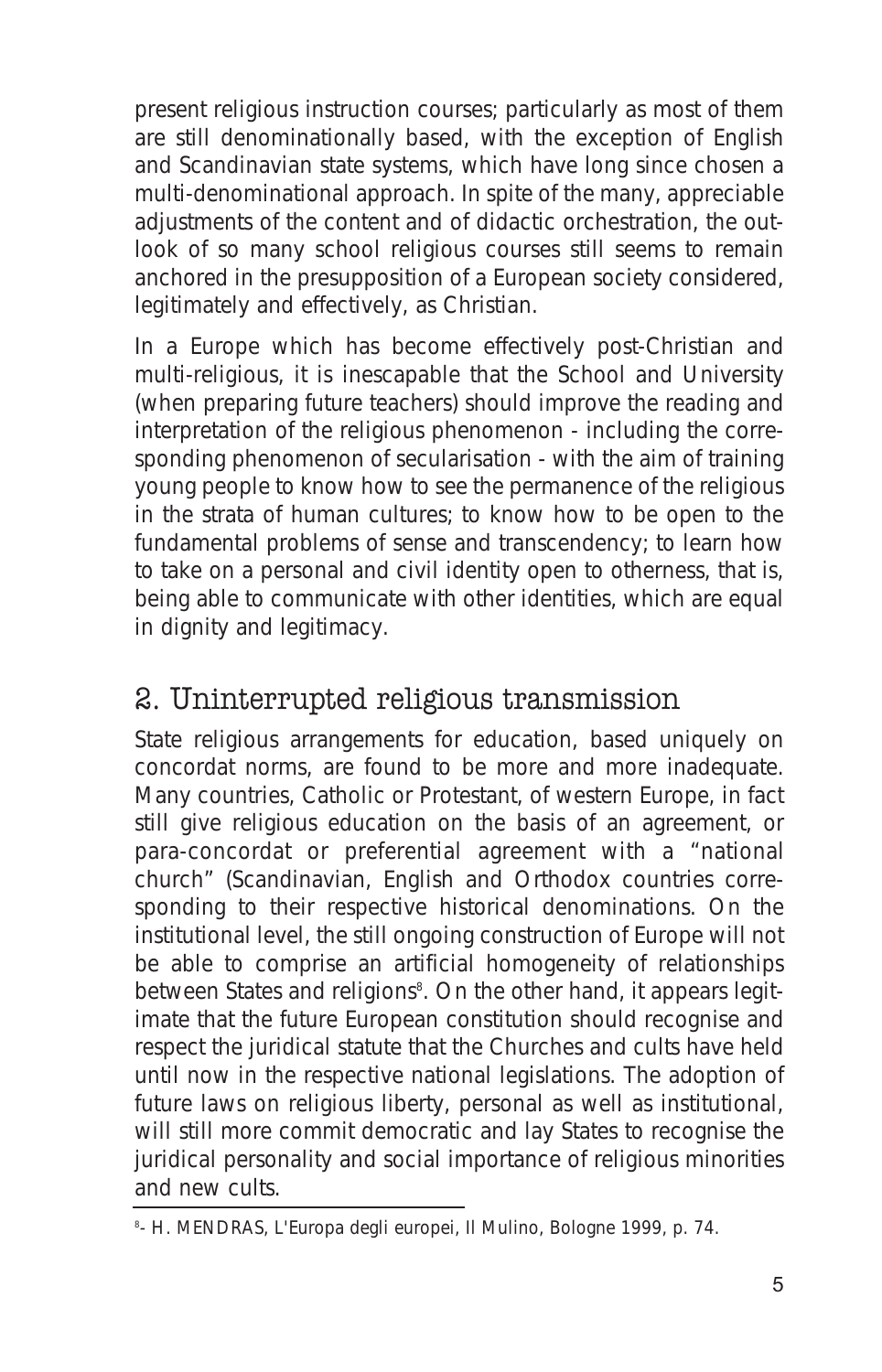The prevailing tendency today is as follows: *the state school* of the European countries, at least in the western and dominantly Catholic and Protestant part, is still less disposed to accepting in its school programme, denominational educational activities, preferring to leave them or restore them to extra curricular pastoral care of the different religious communities. In this difficult distinction of roles and abilities it often happens that the state school wrongly abdicates its inalienable task of pedagogical work in this huge sector of universal culture which is the religious heritage.

The task of the state school consists in giving each pupil-citizen objective knowledge and critical abilities concerning the religious phenomenon, everything which is going to let him blend in or react in a constructive way to the typical ethos of a multicultural society. For that, the state school must, evidently, set aside actual or future religious options for the child. This educational task cannot simply be abandoned to religious organisations; it remains the specific role of the state school, especially in a historical situation and cultural space like those in present-day Europe, where the reasons for civil cohabitation are at risk of dissolving in the general "amnesia" of religious and ethical roots.

A pluralist society is democratic if, with the *liberty of belief*, it also ensures the *right to know* the religious phenomenon. All citizens should be guaranteed both rights: the first one by the public freedom of action of church institutions or recognised cults, the second by a systematic approach to the religious phenomenon in the state education curriculum. If this is not so, we witness a diffuse disagreement between the juridical arrangements guaranteeing the freedom of religion, and the lack of means put at the disposal of the civil society to satisfy the right of a secular awareness of the religious phenomenon.

### 3. Religion: cultural memory and secular reson

Western Europe, says the American sociologist Peter L. Berger, differently from other industrialised societies such as the United States, Japan or Australia, is the unique region on the world scene where the classic hypotheses of secularisation and dechristianisation are fully realised as a process of the progressive social trivialising of institutional religion<sup>9</sup>. Christianity is no longer the social link of national identities. This means that where yesterday's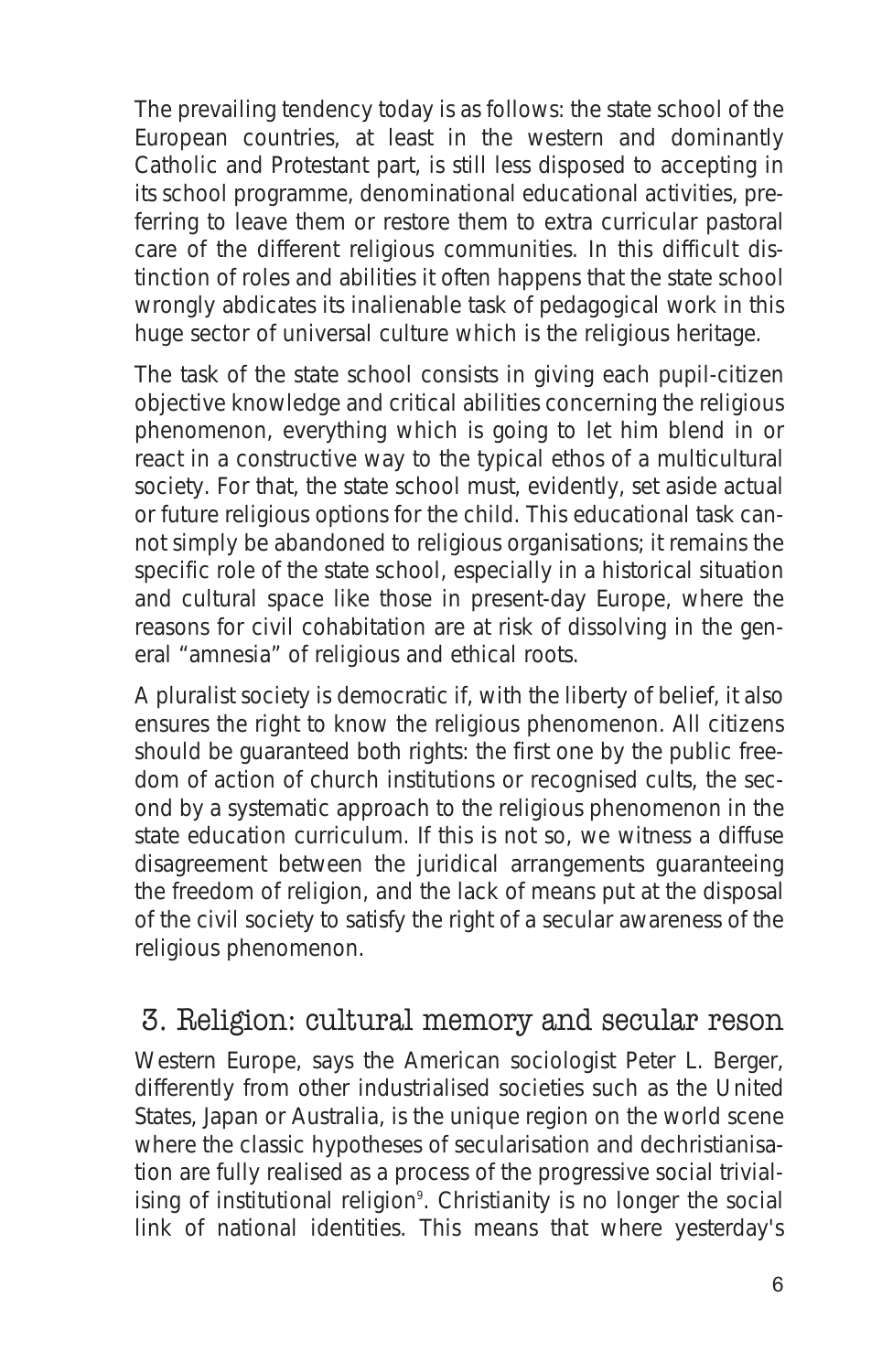national identity could draw fully from the values coming mainly from the Judaeo-Christian tradition, today's national identity, forced to transcend itself even more on a transnational horizon, is still less attached to these traditional roots. There is then a lack of those stable and socially plausible references, which at one time were provided by the blending of the political and cultural with the religious.

On this subject it is noteworthy that almost all the constitutions of European countries were affected, more or less completely - even without declaring it and even sometimes without realising it - by the principles and values of the Judaeo-Christian tradition. In terms of political and juridical culture, they combined them with the modern values of freedom of conscience and secularisation of institutions. Those cultural and ethical roots, however, which inspired the fundamental texts for western civil cohabitation, have now almost entirely disappeared from the collective memory of contemporary people. A "cultural amnesia" of the West (Ch. Duquoc), a "religion now deprived of memory", of secularisation as a "crisis of the religious memory" (D. Hervieu-Léger), of "religion deprived of tradition" (R. Campiche) are terms now easily used.

It is an amnesia which is not simply ignorance of the Christian Culture phenomenon, an amnesia which is not only ignorance of the bible text as the "code of the western culture" (N. Frye), but which is rather a suppression, a voluntary "giving up", as though it were something which is no longer of interest: "for many of our contemporaries, Christianity is now no more than an archaic monument, like Gregorian chant, Romanesque art or Greek tragedy. It is fine, but holds nothing for us any more"10.

Johann Baptist Metz, the theologian of "Christianity as a subversive memory", says that the European mind has given rise to two kinds of rationality in the field of modernity: it has developed that techno-scientific rationality, inspired in its origins by a desire for

<sup>9</sup> - P. BERGER, A Far Glory. The Quest for Faith in an Age of Credulity, New York, The Free Press, 1992 (éd. it. Il Mulino, Bologne 1994, pp. 31 ss).

<sup>&</sup>lt;sup>10</sup>- Ch. DUQUOC, Fede cristiana e amnesia culturale, in "Concilium" 1/1999, p. 158. Amnesia is not a corrupting force simply because it is ignorance, says the author, but because it leans towards the existential non-sense, to the split between living and why live, to the "diabolical", in the etymological sense of the word. It is the example of the student culture of today, which, from the Sixth Form to the University, can be marked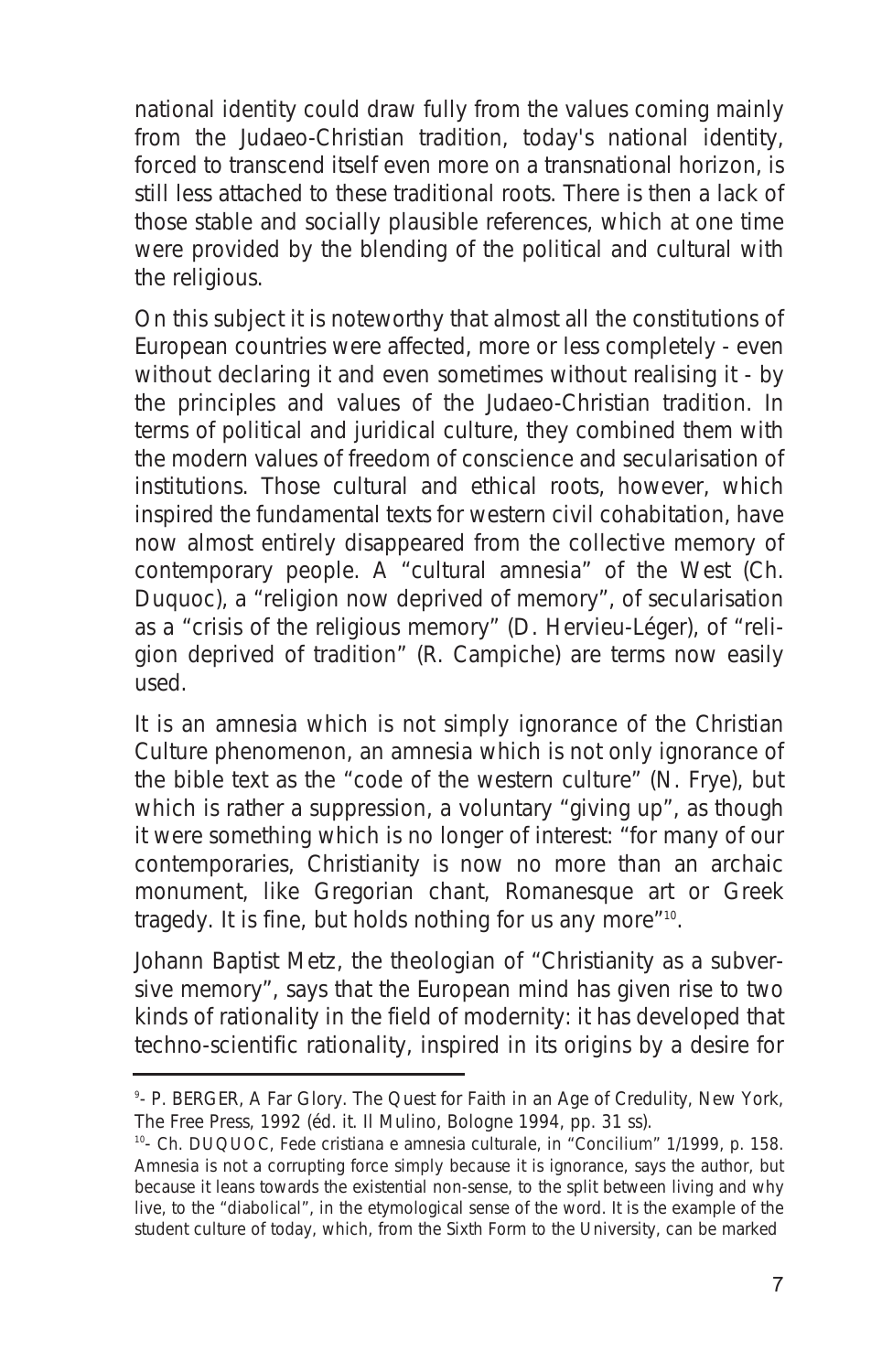power over a still untamed nature, a resolutely instrumental rationality; but, at the same time, the European mind has developed another kind of rationality, that of the universality of human rights, "that rationality which is the basis for a new political culture aiming at the freedom of the individual and the dignity of every human being"<sup>11</sup>. The first rationality is Eurocentric, the logic of power which gave birth to colonialism, the social utopias of the XIXth century, and the abuses of scientism and bourgeois and Marxist secularism… The other rationality is anti-Eurocentric, at the centre of which are values or ideals, such as the State ruled by law, freedom of conscience, social solidarity, recognition of the other as being my equal, but also as independent and different from me in religious convictions and ethical choices: that is the rationality which could give rise to that critical look and those typically European ethical features called *secularisation*.

After the great epoch of the humanist secularization of a Machiavelli, an Erasmus, a Thomas More, it is true that Europe had the abuses of the political secularization of the French revolution, and especially the long wave of those multi-coloured secular doctrines which, from the time of the Enlightened (Voltaire) and positivism (Comte), invaded almost the whole continent up to the first half of the XXth century. It is equally true that the refusal of religion in the XVIIIth century has today changed into a "neosecularization of confrontation" (R. Rémond), a "many-level secularization" (J.P. Willaime) or "contractual" (J. Baubérot), or

in the corner of erudition throughout the whole of instrumental knowledge. This runs the risk of arousing rancour towards the teachers and the whole of society, who accept the institutional task of passing on something which is not pertinent for existence today. On the subject of "betrayal of values" of actual scholastic knowledge, the philosopher Guy COQ dwells at length in Démocratie, religion, éducation, Mame, Paris 1993, and in Laïcité et République. Le lien nécessaire, Éditions du Félin, Paris 1995.

<sup>11-</sup> J.B. METZ, Lo spirito europeo: crisi e compiti, in "Concilium" 2/1992, pp. 138-147. Metz gives an interesting definition of the biblico-Christian tradition as anamnesiac rationality, "the true rationality of the biblical tradition had an anamnesiac structure which presupposes the indissoluble unity of ratio and memoria, to such a point that in my opinion it was forgotten by the Enlightenment rationality searching for freedom. The criticism that the Enlightenment made of dogmatism and traditionalism was based on good reasons. Did it not forget, though, that a particular kind of memory is always innate in a critical reason which has no intention of becoming pure criticism? Has it not forgotten that not only faith, but also all reason which wishes to find expression in praxis as freedom, needs this memory? Faced with our techno-scientific system, this reminder takes on the character of a dangerous memory, outside of which a human being would not recognise itself as personal and solid freedom". (pp. 144-145).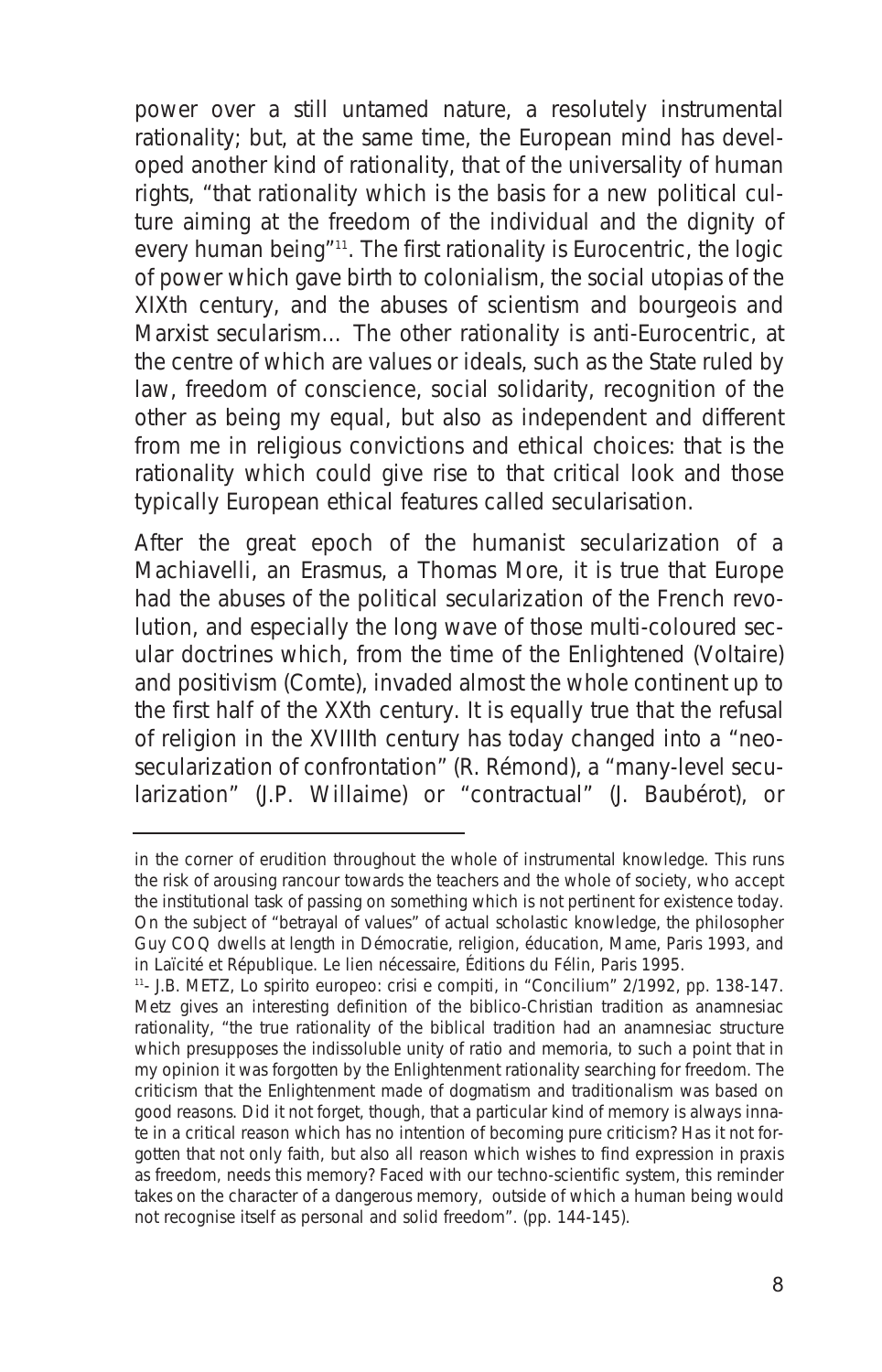"dynamic" (P. Ricœur), which is neither a hostile or indifferent neutrality towards the religious phenomenon, and which no longer dismisses it as something marginal or insignificant in the formation of the personal and national identity. On the contrary, it positively recognises its social and cultural function and has demanded that this objective religious data, which was forcibly excluded by reciprocal bans between the "opposing clericalisms" be reinstated as a norm in the state school and state university programme of studies<sup>12</sup>. The Catholic sociologist Emile Poulat says that today, "unlike in some common domains secularization is not a simple neutrality of State and school, but consists in their commitment to ensure and guarantee the exercise of all our freedoms. It is not true that secularization coincides with the idea of separation from religion. Rather it is *the solution* of the problems posed by a society divided in its beliefs and convictions, in that it founds a society on the great freedoms recognised by all the members that make it up, without any discrimination"<sup>13</sup>.

Secular reason, then - so far as it frees itself from instrumental reason (that is from the imperialism of techno-scientific knowledgeability), and from sectarian or identity temptation (which can affect the believer and the atheist) - is the basis for improving the standing of the religious phenomenon as one of the elements to integrate into the memory of a European society in search of an identity. With a view to providing the beginning of an answer to these questions, several of those in charge, and also educators, have, in the past few years, asked themselves: why, in this Europe which is becoming united, are we managing to unify the market and cannot also succeed in unifying its memory?<sup>14</sup>

 $12-$  A few recent decisions of the educational policy of a secular and separatist country like France, are precisely moving in the direction of a cultural reconciliation between profane and religious learning. Cf. R. DEBRAY, L'enseignement du fait religieux dans l'école laïque, O. Jacob, Paris 2002. Rapport Philippe Joutard, 1989. F.PAJER, Laicità, educazione morale, cultura religiosa in Francia, in "Pedagogia e Vita", editions of the Catholic University of Milan, 1999, n. 2, pp. 79-115.

<sup>&</sup>lt;sup>13</sup>- É. POULAT, La solution laïque et ses problèmes, Berg International, Paris 1997, pp. 7-11.

<sup>&</sup>lt;sup>14</sup>- Attempts have already been realised to have agreed school books in European schools in, for example, a common history, and others are being undertaken. A Manuel pour une Europe sans frontières, in French and in German has been used, since the 1999-2000 school year, by 300,000 French, German and Swiss pupils in the Alsace region, in Bad-Württenberg, and in the Canton of Bâle, as a support for the civics, history, geography, languages courses.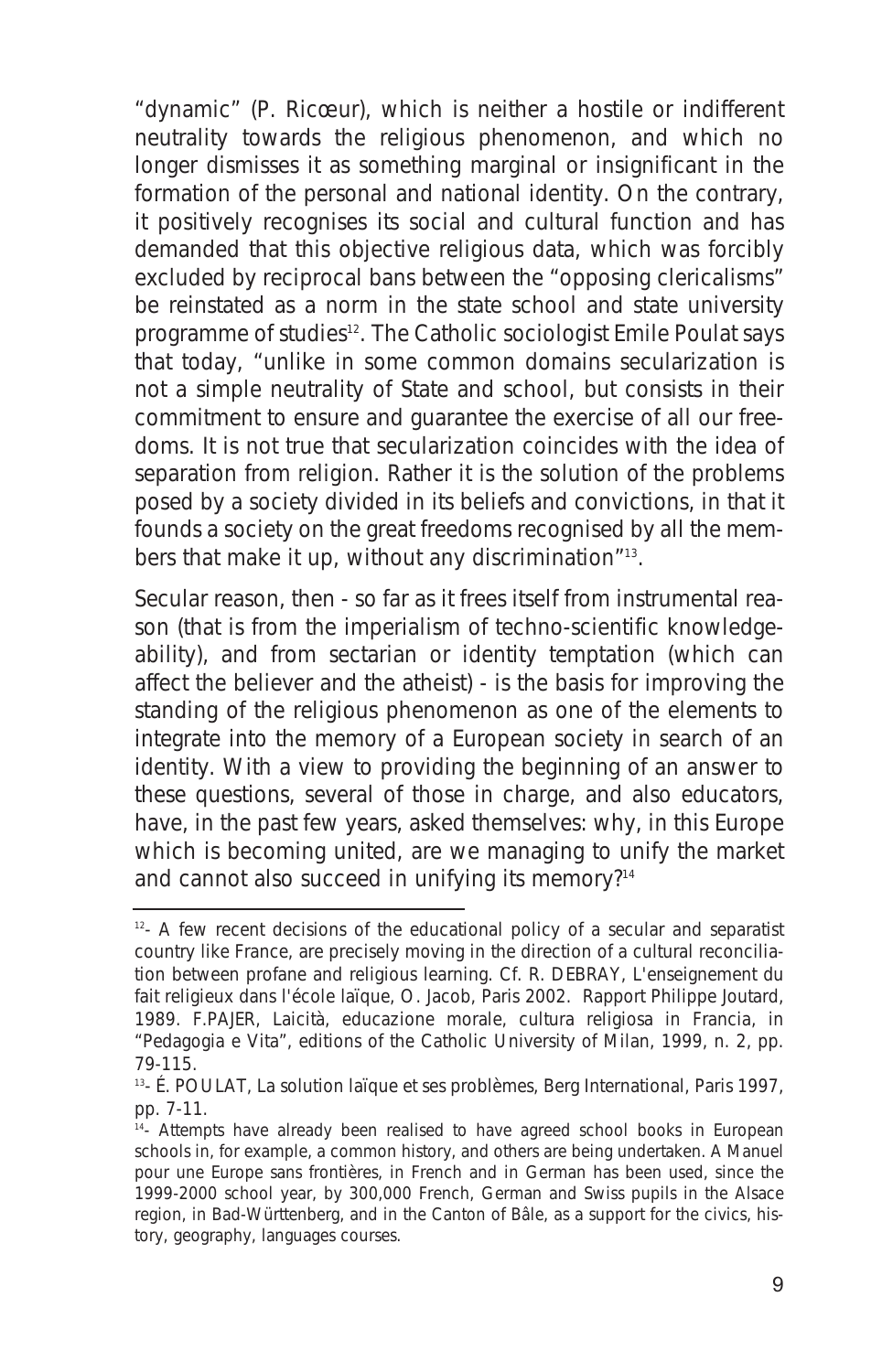## 4. Educating to an identity in a context of otherness

The Hellenic-Christian concept of person allowed the working of other concepts: those of tolerance, freedom of conscience, inalienable individual responsibility; the forging of social rules of democratic cohabitation, based on equality and justice. All that is one of the greatest and irreversible victories of the European spirit. That, as we now realise, is only a step, that of the construction of the dignity of the individual, of the elaboration of national identities, but also a step concerning language barriers, patriotic rhetoric, denominational enclosures, ethnocentric educational systems.

Today, faced with the impact, not experienced before, of a multiform otherness, the new generations need to make one more step. The young must learn to live with others inside a social space which no longer has either frontier or hierarchy of any type. confronted with this state of facts, some are tempted to raise defence "walls", under pretext of preserving the "inalienable conquests of our civilisation", perhaps with the conviction of also defending in this way, *ipso facto*, the orthodoxy of their own religious faith.

Year after year, European schools are filling up with pupils belonging to other cultures, who have the right to the full respect of their different identity, but the educational systems were made to integrate the young people into their own territorial culture, in a local culture, often identified with *the* universal culture. These systems now find themselves managing a clientele which is more and more foreign, and above all, bearer of different cultures, which are the refutation of all pretentious European universalism. The cultural closeness in the same educational space first of all forces the process of a healthy dialectic between different identities (this is the pedagogy of confrontation: going beyond stereo-

The historian, Jacques Le Goff, has himself ventured a successful presentation of L'Europe racontée aux jeunes, Seuil, Paris 1996, pp. 96).

In Malta, the University of Valetta recently organised a meeting of 200 Jews, Christians and Muslims, with a view to preparing the publication of common texts for the secondary schools of the Mediterranean countries. The "European perspective" is even gradually affecting other subjects, and the whole school education, including prescriptive texts of the new school legislation, tends to prescribe, in a more determined way, openness of disciplines to the continental dimension.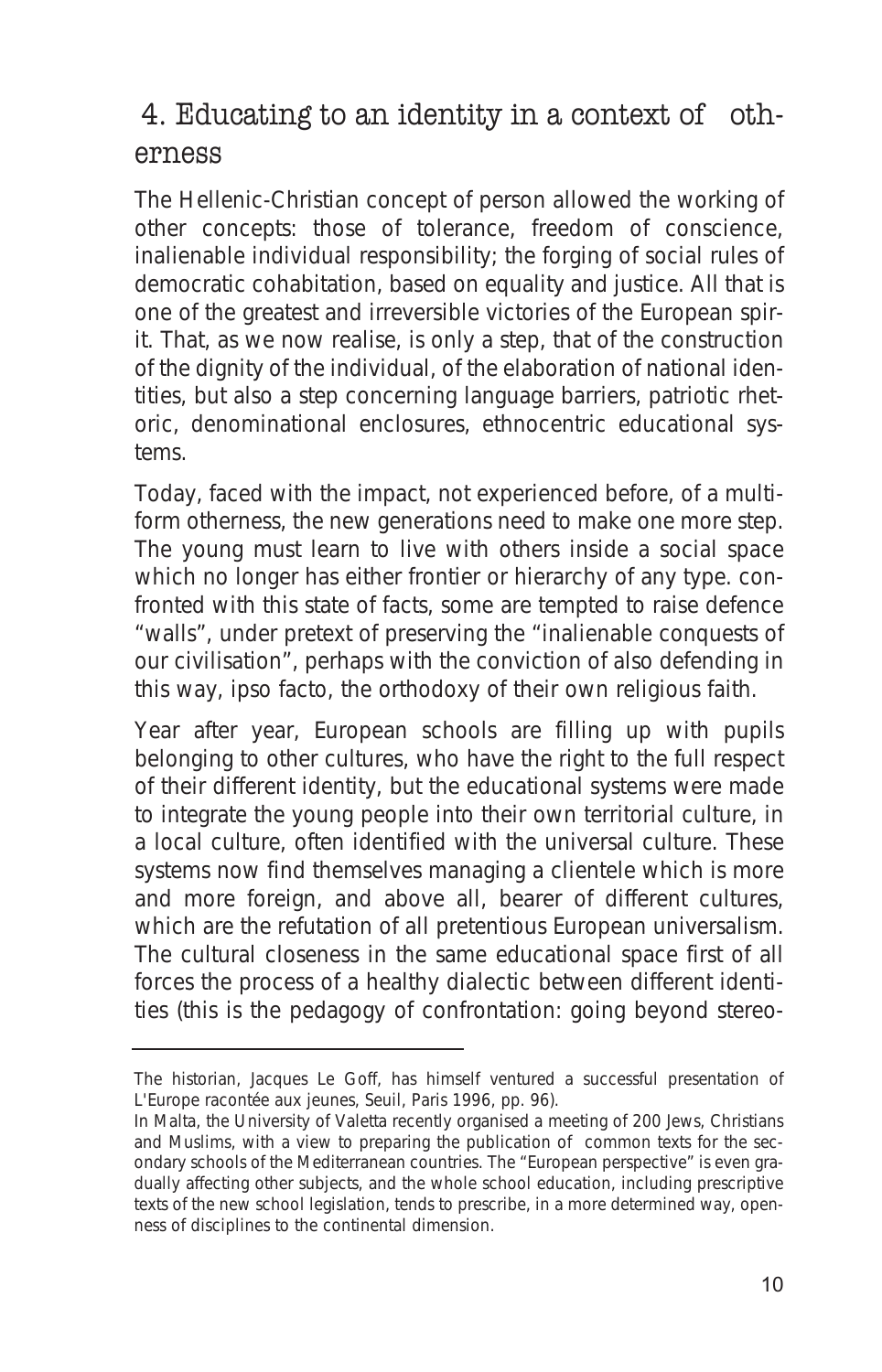types and prejudices, reciprocal consciousness, autocriticism), but then imposes the finding of a basis of common and shared values to be able to live together, by knowing how to give a new sense to this life (it is the pedagogy of mediation or of the quest for convergence on important points, sharing of common projects for a common cause)15. Such steps cannot be taken without hard work in cultural mediations of every kind. Among these, *religious mediation* is certainly the one which builds a pedagogy of *interculturality*.

Cultural anthropology and the history of religions teach us the importance of religious diversity in relationships between cultures. If the religious identity evokes in the individual specific symbolic representations, conveys specific meanings of the cosmos and history, imposes specific hierarchies of truths and ethical values, attributes a particular meaning to life and death, it is evident that it is the totality and continuity of the person which is involved and not simply some isolated faculty. Furthermore, the membership group is implicated, and the jealous link which identifies the individual with his community and traditions. That is why an intercultural dialogue is seen as superficial and illusory, especially in the context of the formation of young people and children, if the religious element of the personal and social identity is not taken objectively into account. This is a work which is all the more necessary in what concerns - as the history of peoples, particularly European peoples - a great part of the religious conflicts which are not brought about by the particular nature of religions or the aim of their credo, but arise rather from a subjective lack of religious education of the religious people, and the unfortunate tendency to use religion as an instrument for ends which are foreign to it.

In conditions of cultural and religious promiscuity, *the proselytising attitude*, whether explicit or implicit, would be not only anti-educational and destructive, but the very *identity language* of a religion, one of liturgical symbols, the rationalised language of its theology or catechesis, would become negative or discrim-

<sup>&</sup>lt;sup>15</sup>- Cf. G. DAL FERRO, Libertà e culture. Nuove sfide per le religioni, Messaggero, Padoue 1999, pp. 85-102 ; C. SIRNA TERRANOVA, Pedagogia interculturale, Guerini, Milan 1999, pp. 119-130.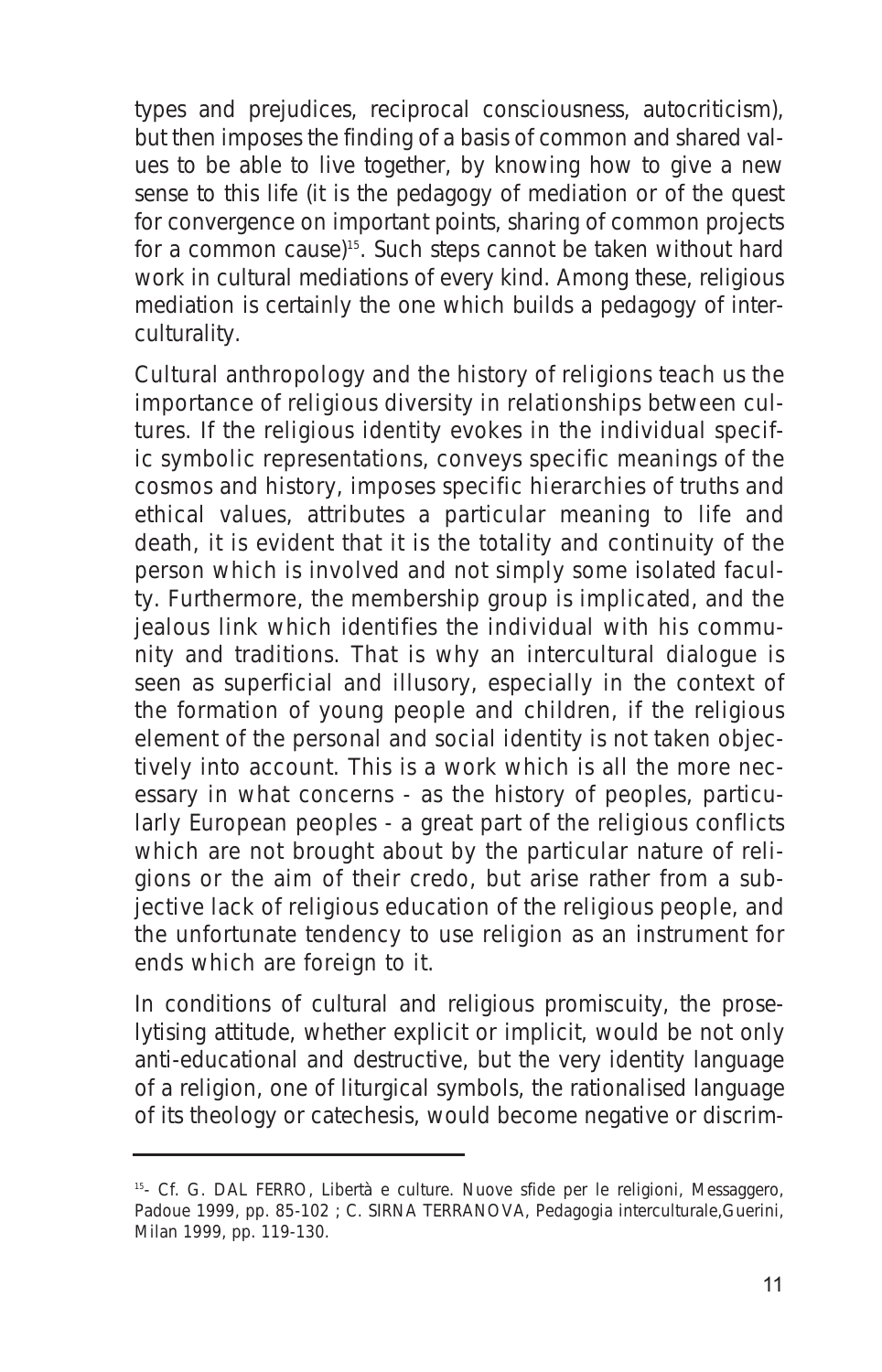inatory, and finally "exclusive", if it is imposed as the only legitimate language to talk about religion in the context of state education. It is not astonishing that in Europe, in the last twenty years or so, all forms of denominational religious teaching is in crisis<sup>16</sup>. They were able to function in state schools as long as society was a 'sociologically' Christian society.

For a long time, depending on the context, this educational model has become largely impracticable because of changing circumstances which have affected the whole social and educational system:

- the socio-religious profile of the school population has changed, and the religious experiences of young people, especially of the denominational kind, are more and more rare.

- the present-day morphology of the religious and "spiritual" phenomenon, in its visible sociability as in its psychological turns and effects, is much greater and more varied than that of the religious universe codified by western Christian tradition, to the point where the Christian lexicon has become so insufficient as even simply to describe the phenomenon;

- in a "neutrally ethical society" the educational demand moves away from the cognitive ground of the "catechetical truths to be learned" to the pragmatic ground of the "moral norms to inculcate";

- beyond the traditional biblical and theological knowledge, on which the denominational religious teaching was based, the human sciences of religion, autonomous in their statutes and methods, can today offer a complementary and very useful service on which to base the quality of "religious culture", the academic discipline drawn up in the secular sphere, such as the state

<sup>&</sup>lt;sup>16</sup>- For fuller information see my previous essays on the subject: F. PAJER, Gli insegnamenti di religione nei sistemi scolastici europei, in "Aggiornamenti sociali" 43 (1992) 4, 253-271 ; ID., L'enseignement de la religion en Europe: vue panoramique d'une mutation, in J. Bulckens-H. Lombaerts (edd.), L'enseignement de la religion catholique. Enjeux pour la nouvelle Europe, Bibliotheca Ephemeridum Theologicarum Lovaniensium CIX, University Press-Uitgeverj Peters, Leuven 1993, pp. 31-57 ; ID., Quale religione insegnare a scuola nell'Europa di domani. Tendenze attuali, futuri possiblili, in Cultura, religione, scuola, Actes du congrès international, Province Autonome, Trente 2000, pp. 106-146; ID., Scuola e istruzione religiosa. Nuova cittadinanza europea, in "Regno-documenti", December 2002, n. 22, 774-788.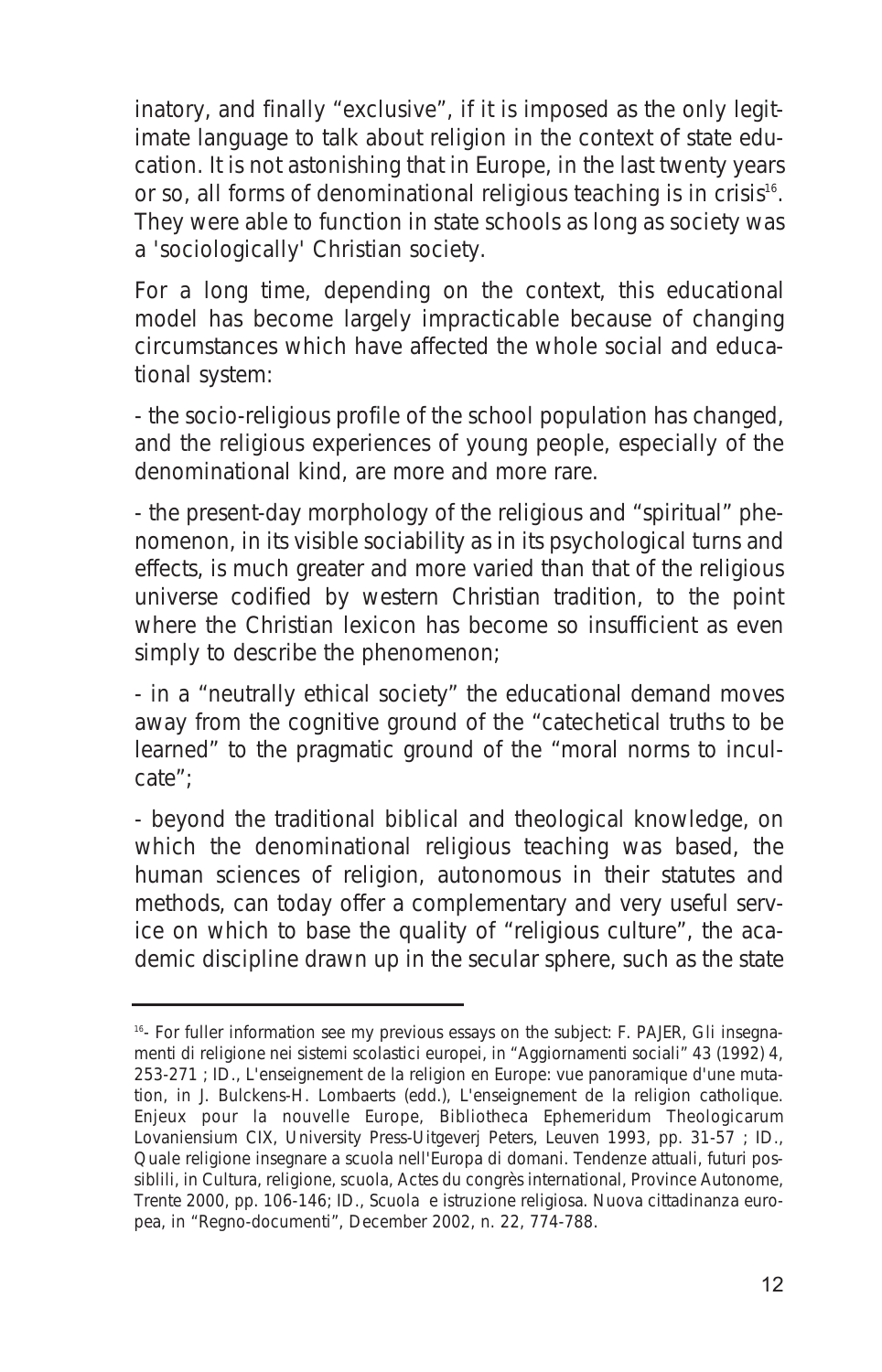$school<sup>17</sup>$ 

- the body of scholastic knowledge is dominated, particularly in western culture, by the primacy of the efficacy of formalised and scientific disciplines, to the disadvantage of the humanist disciplines (known as 'the humanities'), more familiar with the symbolico-religious codes: from which a school instruction tending henceforth to marginalise or completely silence the irrepressible problem of common sense ("the very genetic code of society", as Niklas Luhmann call it), a problem which remains a properly human task, common to all pupils, before being a religious problem or even a problem over which a single religious denomination can claim exclusive competency.

These factors have changed the social and cultural panorama of the school. They oblige, then, a reconsideration of 'vocation' which had been assigned to it by modernity, and to check if its traditional role is still acceptable in post-modernity.

One more reason and one more matter of urgency, for the competent State institutions, to establish a *civil and secular* normative team, which, without discrimination with regard to any church or religious organisation whatsoever, can manage a common literacy in the religious phenomenon, at the service of the *cultural difference* among all its pupils, in the name of their *common citizenship*.

### 5. The cognitive and ethical potential of the religious culture

To say that *religion* might (also) be seen as a cultural product, and so as an object of information or historical analysis, is to say something that is henceforth generally accepted at the academic level.

It remains, though, more problematic to affirm that religion has a cognitive *value*. However, on the one hand, it sets itself up as a knowledge in itself (the object of diverse sciences of religion); and

<sup>&</sup>lt;sup>17</sup>- Cf . J. GÓMEZ CAFFARENA S.J., ¿Por qué no una Facultad universitaria de "Sciencias de las Religiones"?, in "Razón y Fe", volume 232 (1995) 73-85; J. JONCHERAY (ed.), Approches scientifiques des faits religieux, Beauchesne, Paris 1997 ; P. GISEL, La théologie face aux sciences religieuses, Labor et Fides, Genève 1999.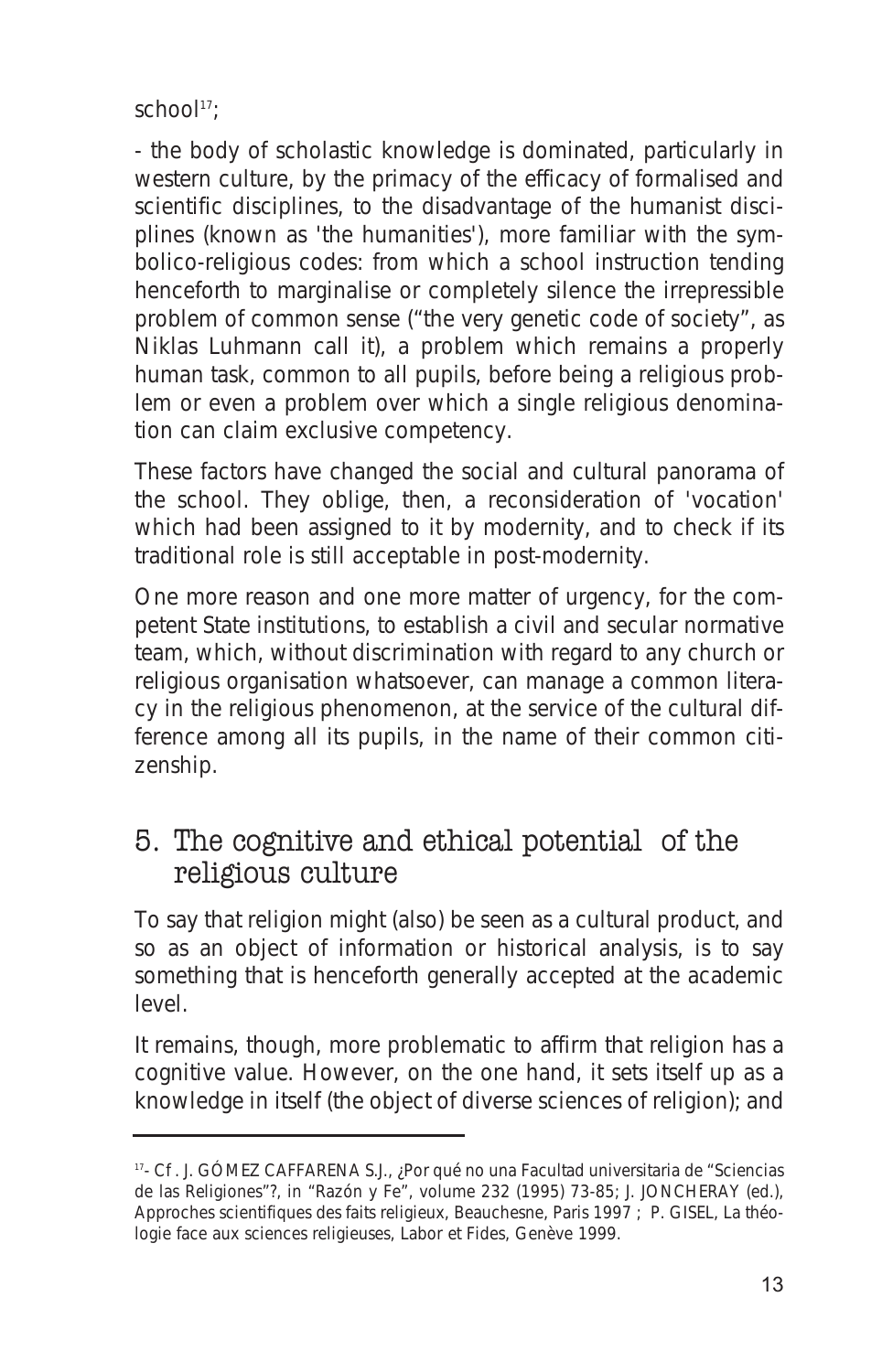on the other it can serve as a *key to reading* numerous aspects of knowledge on man, societies, the history of peoples and civilisations. On the one hand it is a static, factual, descriptive and explanatory knowledge, with an end in itself; on the other hand it is a dynamic, functional knowledge with the aim of discovering the sense and value in human acts, a mediator of a certain sensible understanding of the world, and not only a (scientific) explanation. To justify the first knowledge, it suffices to invoke the principle of intelligibility of the religious phenomenon as a cultural product: it is accessible to the intellect and susceptible of teaching when it can be read, documented, decoded, put into context, compared… From this point of view it is evident that there is no need to be a Jew to know the Decalogue of Moses, nor to be a Catholic to grasp the message of the Beatitudes, nor a Moslem to read the Koran. Not to admit the premise of the cultural intelligibility of the religious phenomenon, would mean that an enormous heritage which is symbolic of humanity and transmitted by tradition over thousands of years, is no longer transmissible.

To support the legitimacy of the second kind of religious knowledge, understanding, we must take a further step and, without abandoning the exigencies of criticism, accept into human history the existence of those proper signs of the symbolic activity of people, called religion, the final meaning of which transcends the limits of rational intelligibility and scientific investigation. As this meaning is written into all kinds of cultural expression of people of all times and every civilisation, that is why these cultural expressions (myths, ways of life, philosophies, arts, literatures…) cannot be understood fully if one is unaware of the movement which inspired them or the deep message that they intended to mean and hand on.

"The knowledge of religion serves to know the world": that is a thesis which no longer needs to be proven if one accepts the historical indissolubility between religions and cultures, the anthropological indissolubility between culture and meaning of life, the theological indissolubility between meaning of life and faith in a meta-historical, other-worldly salvation. So the knowledge of religions can be justified by a functional reason above all: religions provide conceptual instruments and symbolic materials to be able to understand the world and oneself in a meaningful way. Religion is not important only for the knowledge it conveys, but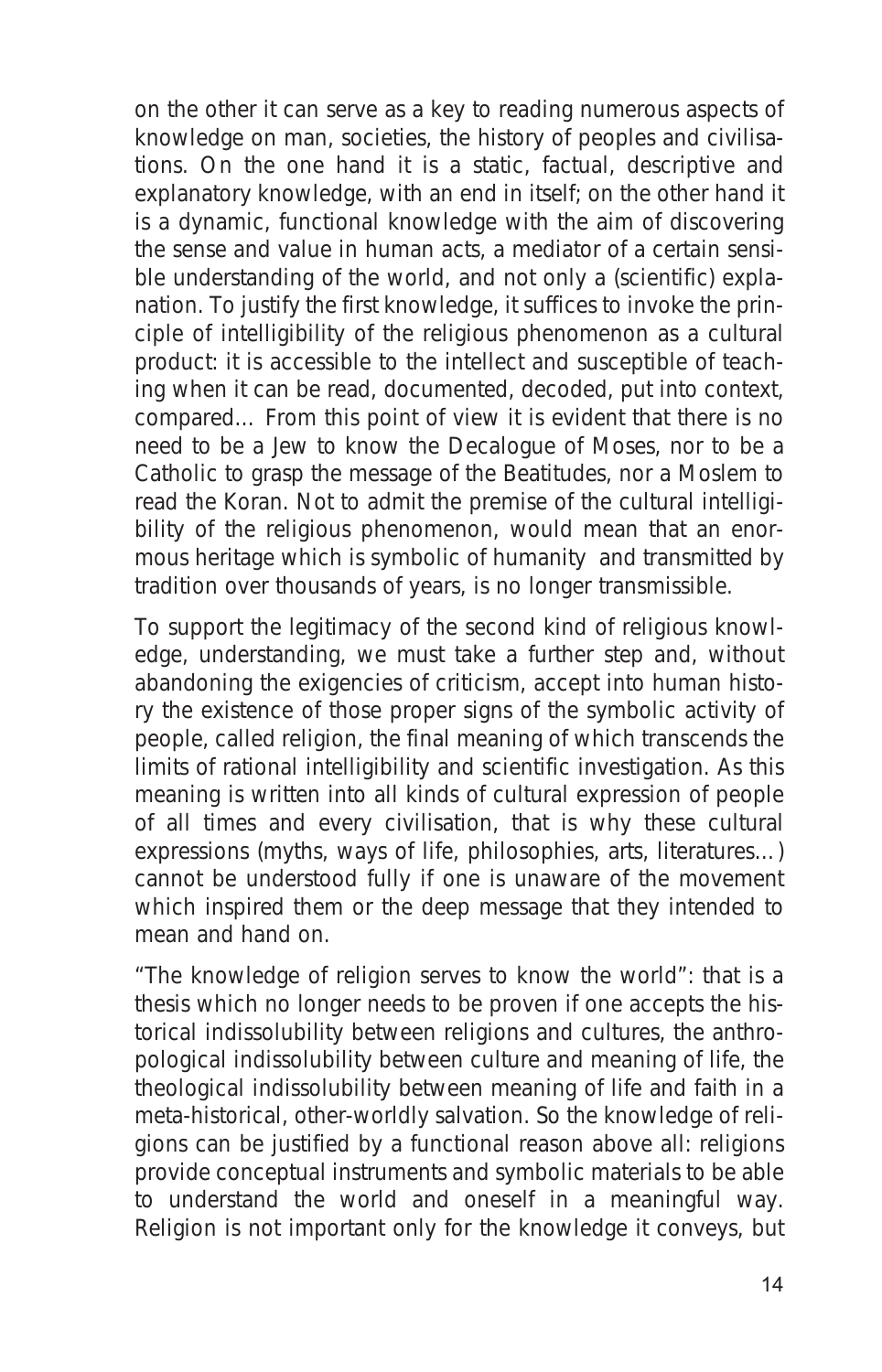also and especially for the second use of such knowledge in the process of school acculturation. Now if, in school, it is accepted that it can and should contribute to the "construction of the meaning" (R. Campiche), knowledge of the religious factor will always be of capital importance, whether it means analysing the cultural heritage of history or facing the great philosophical themes of the human condition, whether it means learning to acquire and exercise ethical competence, or learning to live democratic values in a pluralist society…

In terms of historic progression, G. Gusdorf has traced the trajectory of western conscience in three stages. In the first, humanity takes in a first word which is imposed on it from outside, a spectator as it is of the unfathomable mystery of the cosmos, a word which dominates and seduces it: it is the long archaic time of the mythical awareness. In the second stage, man works out a word on the world, a speech which proceeds to the vivisection of reality as partial awareness, which makes him lose contact with the first word and consequently forget the roots and meanings of things: it is the recent epoch of the imperialism of science, of the rational conscience. In the third, a more mature and more conscientious conquest, capable of remaining open to mystery, leads him to recover the primordial word and to evolve towards a new form of awareness: it is the awareness that G. Gusdorf, fifty years ago, called "existential" and that A. Rizzi, following H.G. Gadamer, translates in the modern term of hermeneutic aware $ness<sup>18</sup>$ .

### 6. The training of teachers: religious sciences in higher studies

The University has a curious fate: denominational in origin as one of the most prestigious "inventions" of the Christian Middle Ages, with theology, which was then the queen of sciences, at the top,

<sup>18-</sup> A. RIZZI, Il sacro e il Senso. Lineamenti di filosofia della religione, Elledici, Turin-Leumann 1995, p.116. "Hermeneutic reason is, by definition, 'second'; it does not engender the Sense of reality and does not really discover it, but finds it in those signs in which the experience of sense is pronounced. Just as the mythico-religious awareness, so all experience of sense (aesthetic, love, convivial, and others as well) is a tract which can be understood, which is for the human being a source of realisation." (ivi, p 116) Cf. R.J. CAMPICHE, École et construction du sens, in "Revue Française de Pédagogie" Nº 125, Oct-Dec. 1998, pp. 28-41.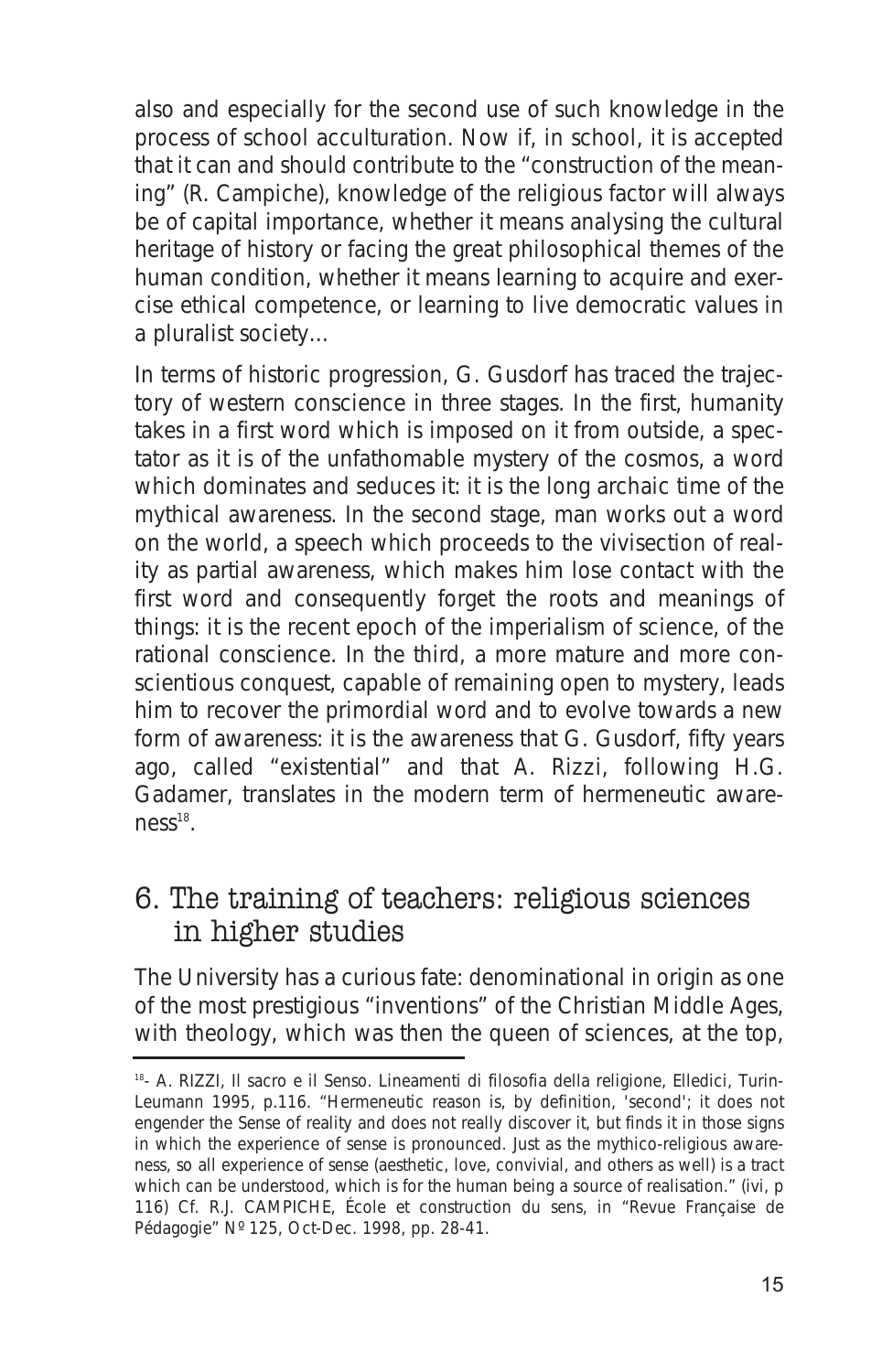it then became secularised to the point where it no longer recognised the right of theology to have a place among its disciplines. This is confirmed and continues to be confirmed in most Latin countries with a Catholic majority, and less drastically so in those of protestant tradition. The historical events are known. On the scales, there are not simply the State responsibilities (Napoleonic centralisation of the system, state monopoly of instruction, nationalism…) but also the choices of the Church to reserve, for the whole Tridentine era, the teaching of the sacred sciences to priestly candidates only, within institutions (seminaries, ecclesiastical faculties of theology or male religious orders), generally separated from the influx of the ambient culture, with a double and spectacular result: on the one hand that of having impoverished the sacred sciences of the stimulation coming from parallel research in the human sciences (the end of the XIXth century arrived before the first tentative signs of adoption of the historico-critical method in biblical exegesis were seen…) and, on the other hand, of having deprived modern culture arising from science and technology - as well as society born of the industrial revolution and popular schooling, urbanisation and democratisation - of the possibility of a systematic dialogue, or at least of a healthy dialectic, with the theological sciences.

The relationships between State and Church have manifestly improved over time. Dialogue between State universities and Catholic universities is no exception either. Today, there exist favourable conditions and historic opportunities for re-establishing reciprocal and intense collaboration. In Europe there are universities dependent on the Church which can confer officially recognised diplomas. There are denominational faculties of theology fully integrated into state universities. There are inter-university conventions which allow an ecclesiastical faculty to award officially recognised titles as equivalent to an analogous title of science of religion conferred by a State faculty<sup>19</sup>.

One of the present problems is that of the scientific and didactic training of the teacher of religion who is working in a school milieu, a professional figure who is no longer to be confused with that of catechist. The 'school catechesis' of yesteryear is directed

<sup>&</sup>lt;sup>19</sup>- Cf. S. FERRARI-I.C.IBÁN, Diritto e religione in Europa occidentale, Il Mulino, Bologna 1997, pp. 107-133.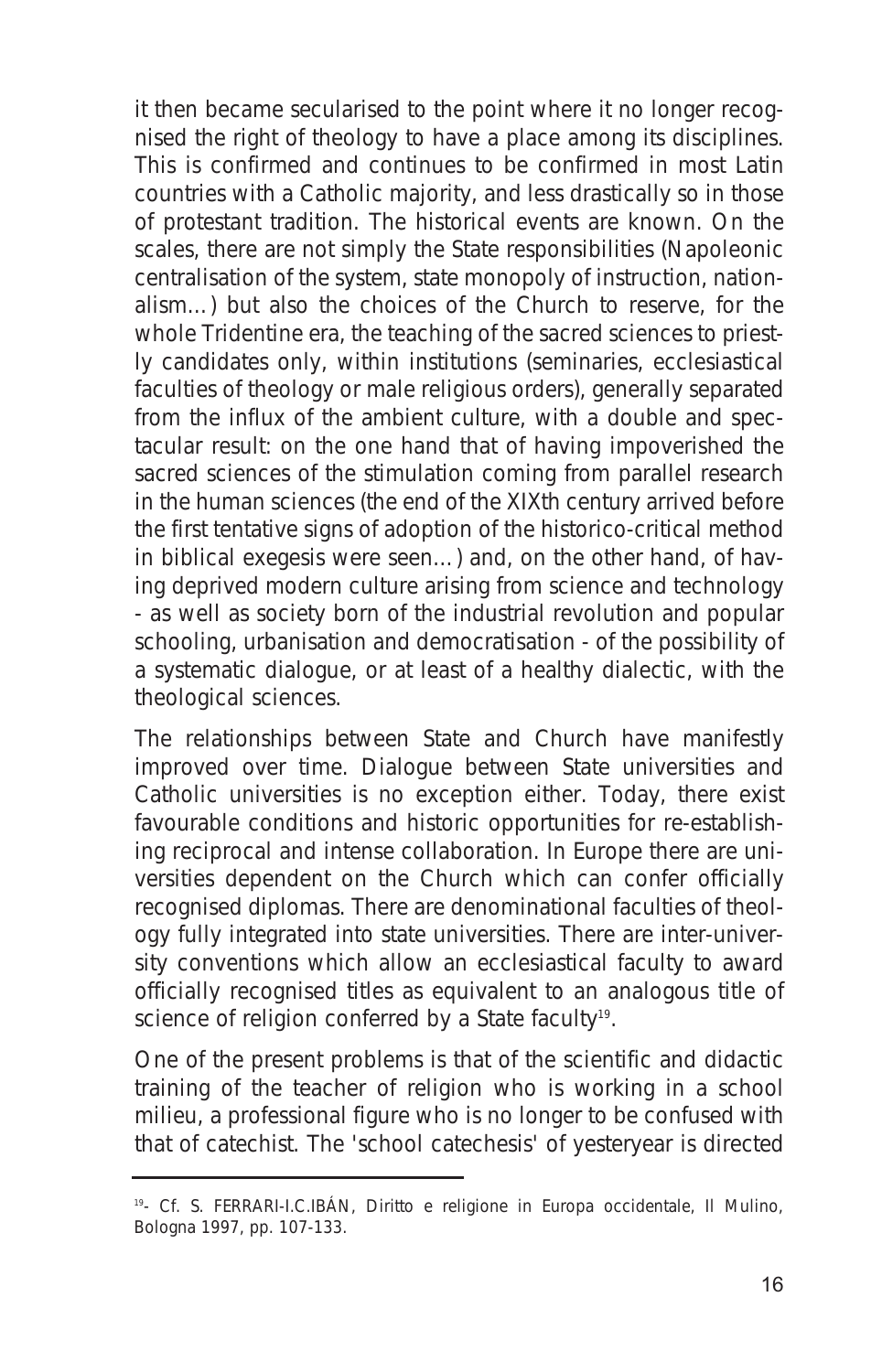towards a 'teaching of religion' (sometimes: religions, ethics): a school discipline addressed to the totality of the pupils, harmonised with the educational and critical aims of the global plan of the school20. The result is that the profile of the academic and professional training of the teacher will have to change. The State will have to create structures for such a preparation. In Europe, models of initial training are already in place and the results seem to be satisfactory. Others are being set up or restructured<sup>21</sup>.

### In conclusion

Some challenges appear urgent. I will point them out schematically without being able to go into their conditions of practicability, which can vary from one country to another:

1. From today, in those countries with an agreement, we must rethink the training of teachers of religion, placing it inside the principles and rules of training of other teachers in the state school. This is in order to get away from that growing dichotomy which artificially isolates the study path of the teacher of religion from that common to his colleagues, and to promote a more coherent collaboration between State and Church, which unfortunately continue to ignore one another, or almost, in this area of

<sup>&</sup>lt;sup>20</sup>- T. GARCÍA REGIDOR, De la 'catequesis escolar' a la enseñanza religiosa escolar, in "Sinite" 40 (1999) 3, n.122, pp. 417-438.

<sup>&</sup>lt;sup>21</sup>- A bird's-eye view of Europe shows that the basic training of teachers of Christian religion (Catholic or Protestant) is ensured, in general, by one or other of these routes: or in a State university with theology faculties or training science (as is the case in Germany, Austria, Nordic countries prevalently Lutheran, United Kingdom and in the French region Alsace-Lorraine with a special status); or in Higher Institutes of religious sciences, pedagogical or catechetical, run by the Churches, recognised as fit for awarding titles authorising religious teaching in state and/or denominational schools (as is the case in Belgium, Croatia, Spain, Holland, Ireland, Italy, Luxembourg, Malta, Portugal Switzerland). In Germany the candidate who undertakes the career of teaching of religion must also take another diploma in another subject, so that, in case his mandate is revoked by his Church, or there is a lack of religion posts, the teacher will not lose his position but can be given another subject: it is a guarantee foreseen by the law of the State. In the United Kingdom, and in the Nordic Countries, different from other States, the teacher of religion has no need to be mandated by his Church (Church certificate of aptitude, missio canonica for Catholics, vocatio for Protestants), cannot be removed for pastoral reasons; he is recruited and taken on by the school system according to parameters exclusively academic or professional. In those countries, religious instruction is generally trans-denominational or non-denominational, which does not imply denominational membership of itself of either the teacher or pupil. Also outside the control of religious authorities are the teachers of Secular morals or Natural ethics or History of religions or similar subjects in Belgium, Germany, Luxembourg, Spain and in the 14 European Schools functioning in several countries of the Union.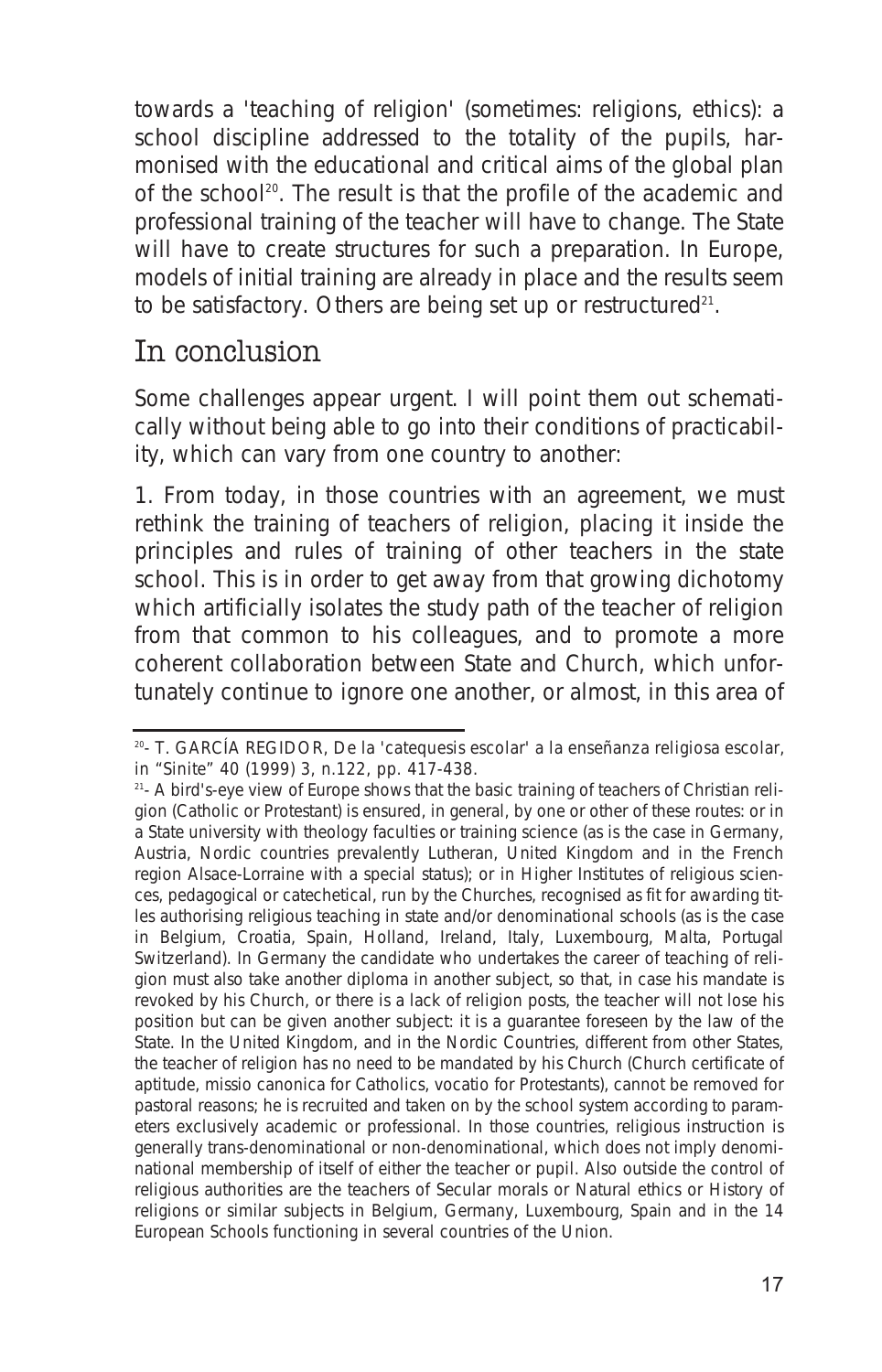training<sup>22</sup>.

2. To train teachers who know how to work in a perspective and on a scale which are 'European', in the sense that they know how and can teach - across the specificity of the cultural approach of the religious - citizens who are capable of living together with their own identity and, at the same time, capable of living together with the differences proper to a pluralist world. Given the 'philosophy' of the recent school reforms introduced almost everywhere in Europe, and the specific orientations which accompany the religious instruction programmes, it is expected that the teaching of religion(s): -should contribute to the evolution of the personal and cultural identity of the pupil in formation; -should be a preparation for being able to live with others in a plural society; should develop reciprocal tolerance and the capacity for intercultural dialogue between persons and ethnic groups; -should promote religious capabilities (or key qualifications, according to the German vocabulary) in terms of critical information, of capacity of judgement and personal decision, of exchanges; -should develop the possibility of confronting the historico-cultural heritage of Europe, and of his own nation in particular.

In the hypothesis indicated above, aiming at the constitution of a religious subject run directly under the responsibility of the State, there remains the profile and the professional curriculum of the one in charge of such a discipline to be considered. The examples confirmed in some European countries, setting to one side the specificity of the historico-cultural context proper to each region, show that it is not a matter of impracticable hypotheses, and they encourage the trying of new steps in training, attaining, for example, the setting up of degree and doctorate courses in religious sciences<sup>23</sup>.

<sup>&</sup>lt;sup>22</sup>- Cf. G. CAMPANINI, La formazione degli insegnanti di religione: compiti della chiesa e responsabilità dello stato, in A. GIANNI (ed.), L'istruzione religiosa nelle scuole italiane. La nuova normativa secondo gli Accordi tra Stato e Confessioni religiose, Paoline Publishers, Cinisello Balsamo 1991, pp. 110-131; P. VANZAN, Gli istituti di scienze religiose tra fede e cultura, in L. PRENNA (ed.), Assicurata ma facoltativa, Ave, Rome 1997, pp. 153-170; L. PRENNA, Gli istituti di scienze religiose nella Chiesa. Una ipotesi di statuto epistemologico, ivi, pp. 171-177.

<sup>&</sup>lt;sup>23</sup>- Examples of cultural debate and didactic experimentation in the Italian region of Pouilles, in two papers L'insegnamento delle religioni oggi et Laicità e religioni nella scuola del 2000, by Bro. Massimeo, A. Portoghese, P. Sevaggi, Progedit, Bari 1998- 1999. For an up-to-date panoramic view of the academic state of religious sciences in Europe, cf. L'insegnamento universitario delle scienze religiose et teologiche. Prospettive italiane ed esperienze straniere, in "Quaderni di diritto e politica ecclesiastica", 9(2001), 1, 3-211.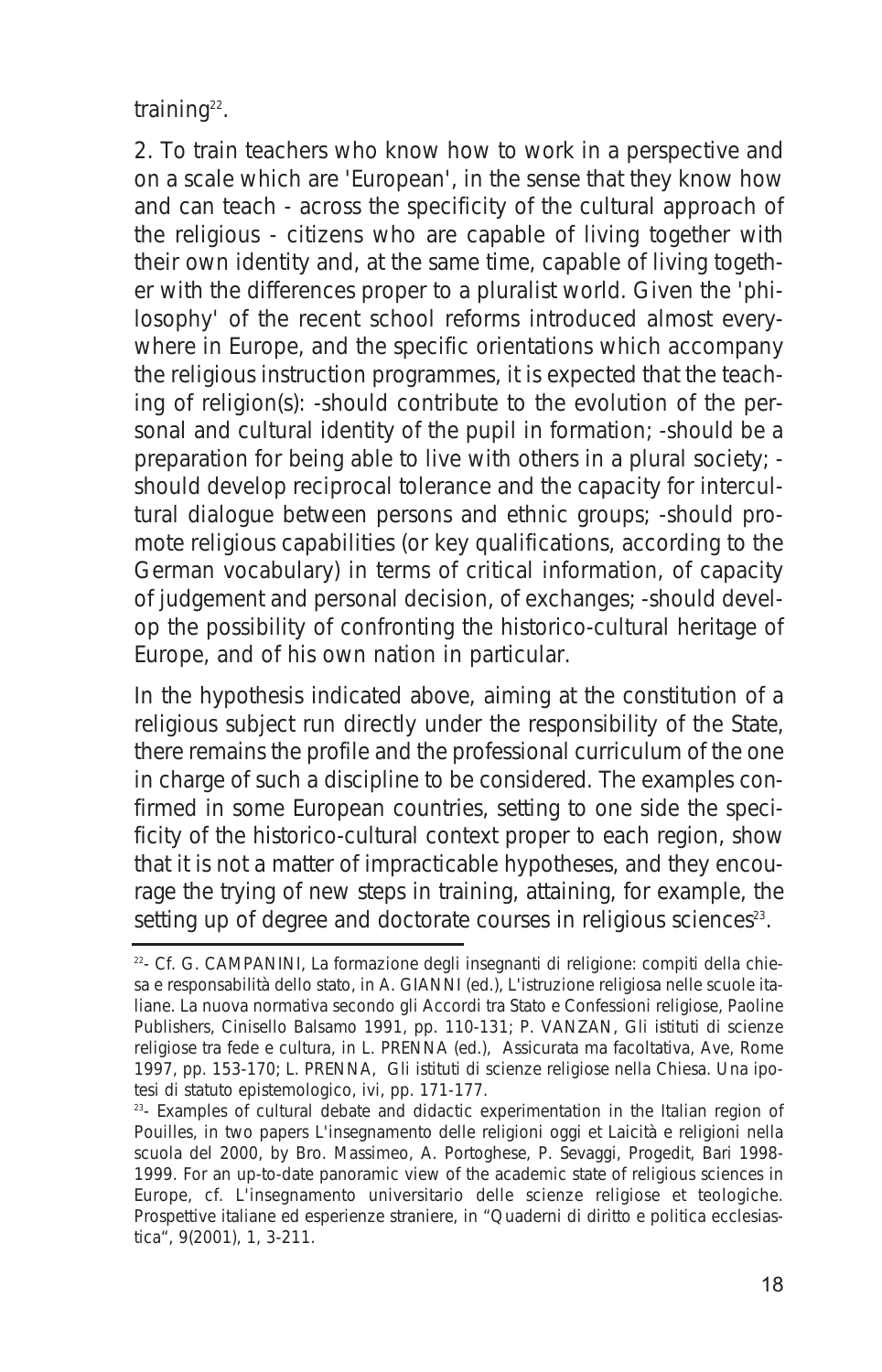4. Beyond the training of the one in charge of religious discipline, in one or other of the typologies mentioned, it is urgent to proceed to a reform of the general culture of all teachers, starting with those humanist subjects, which often misrepresent, perhaps unconsciously, an incomplete vision of the cultural roots of their discipline; they should be able to interpret correctly the religious phenomenon they meet in their discipline, by treating it in the epistemological logic of their own discipline, instead of eliminating it and exploiting it in an improper way. What comprises an academic curriculum, rethought and integrated, according to disciplinary areas, with specific content and appropriate methodologies is approaching the religious dimension of cultural heritage.